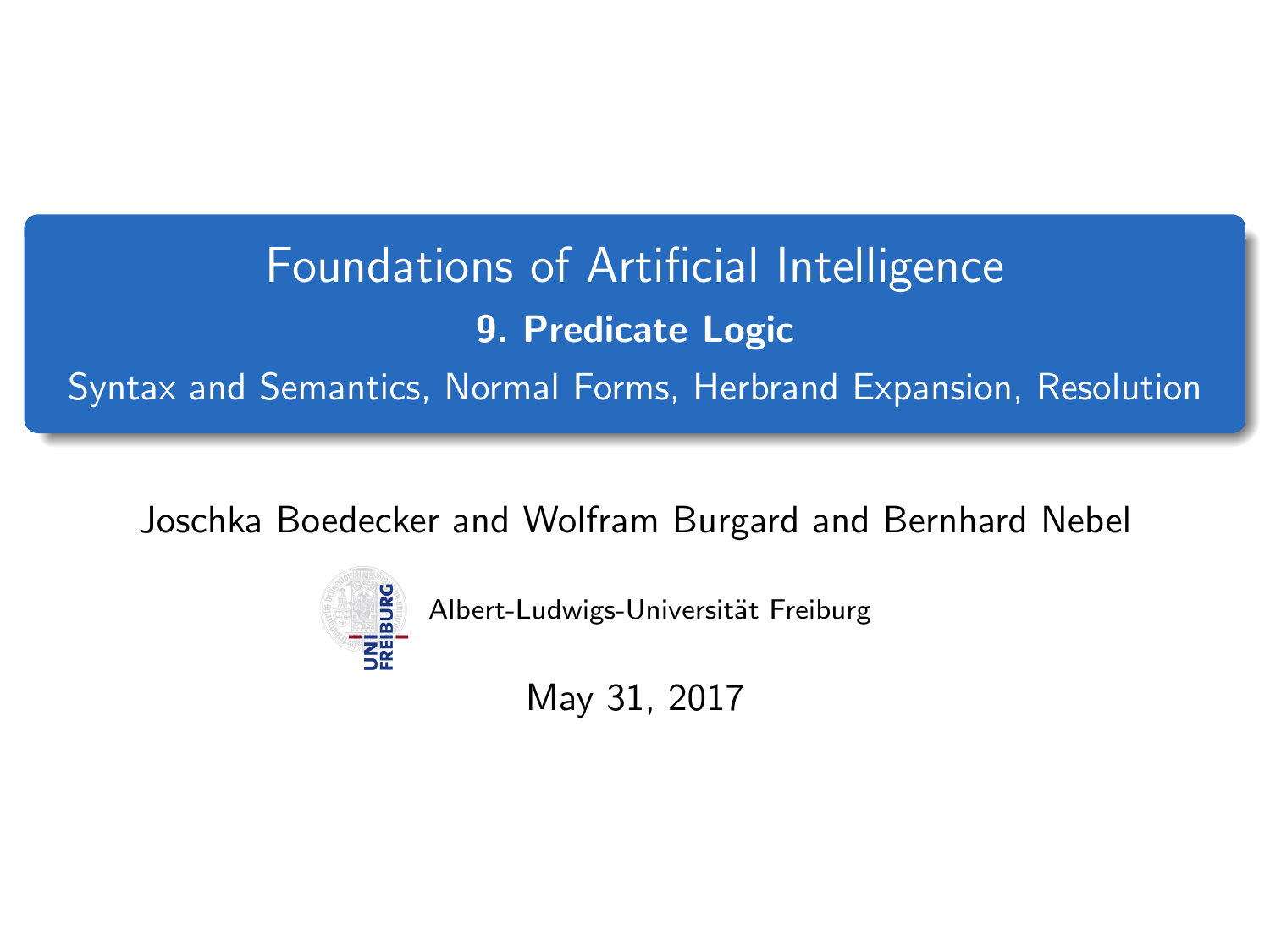## **[Motivation](#page-2-0)**

## 2 [Syntax and Semantics](#page-3-0)

### **[Normal Forms](#page-15-0)**

4 [Resolution & Unification](#page-27-0)

## 5 [Closing Remarks](#page-47-0)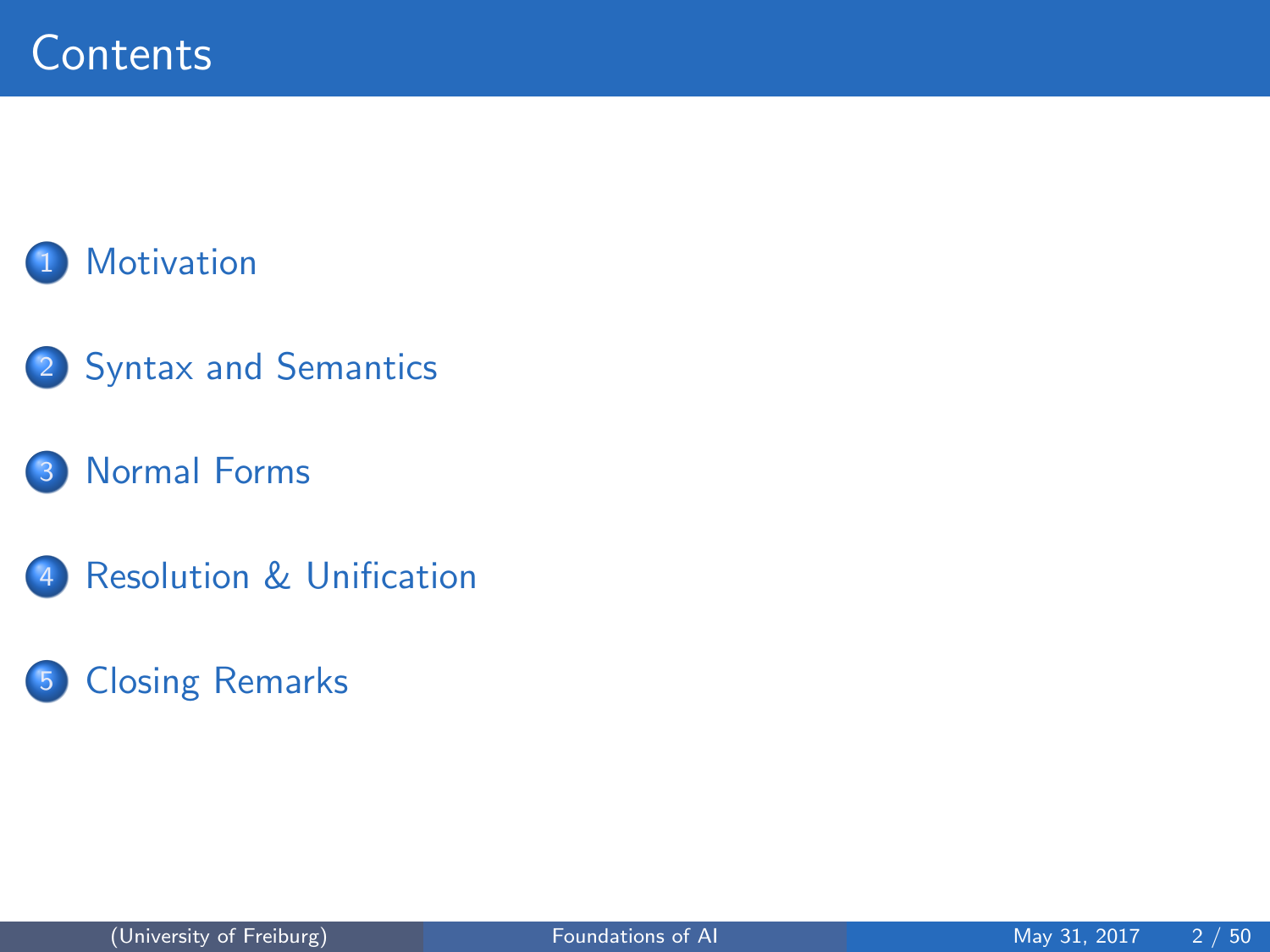<span id="page-2-0"></span>We can already do a lot with propositional logic. It is, however, annoying that there is no structure in the atomic propositions.

Example:

"All blocks are red" "There is a block A" It should follow that "A is red"

But propositional logic cannot handle this.

Idea: We introduce individual variables, predicates, functions, . . . .

 $\rightarrow$  First-Order Predicate Logic (PL1)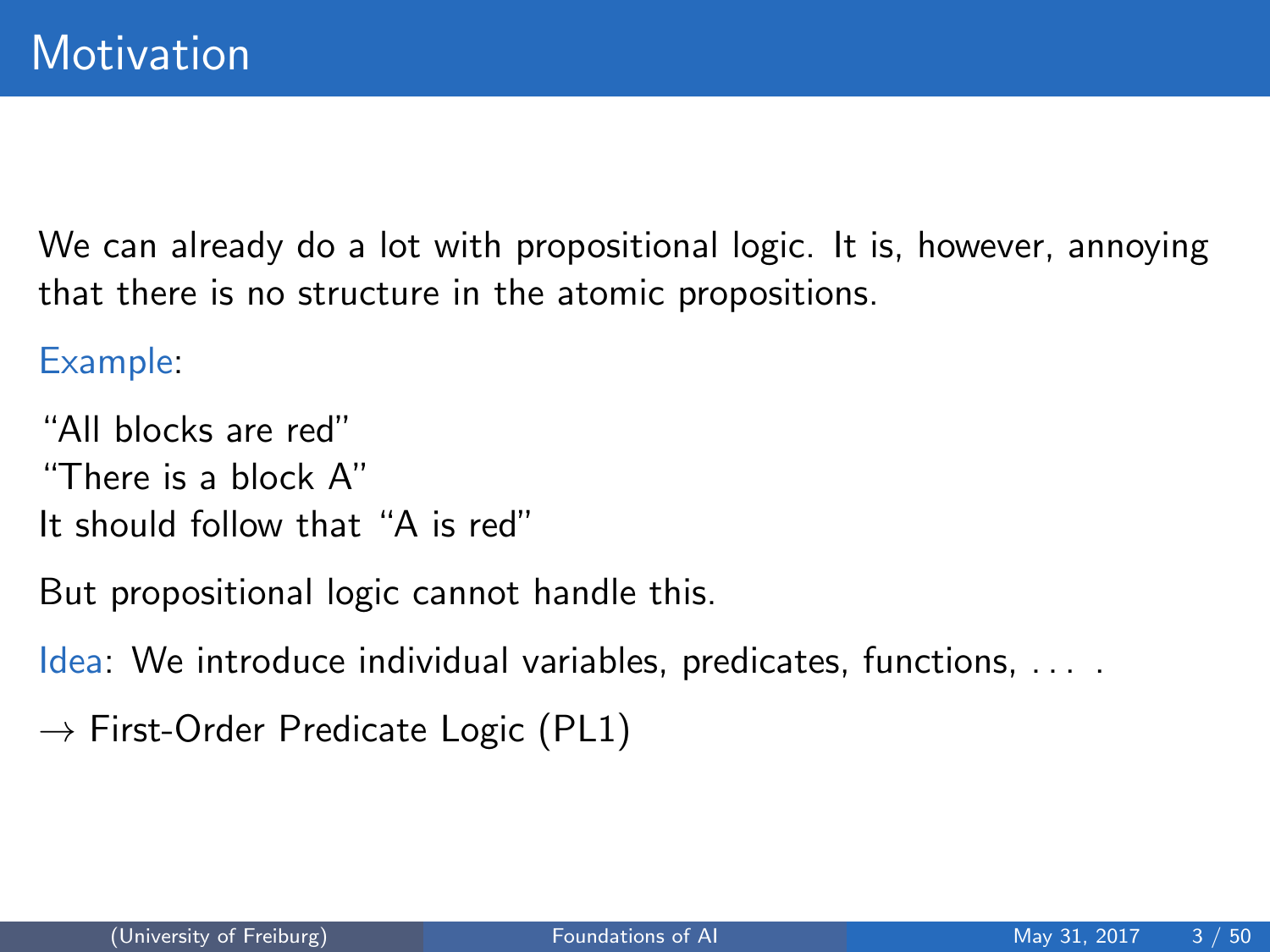<span id="page-3-0"></span>Symbols:

- Operators: ¬, ∨, ∧, ∀, ∃, =
- Variables:  $x, x_1, x_2, \ldots, x', x'', \ldots, y, \ldots, z, \ldots$
- Brackets:  $()$ ,  $[]$ ,  $()$ ,  $[]$
- Function symbols (e.g.,  $weight(),\ color()$ )
- Predicate symbols (e.g.,  $Block(), Red()$ )
- Predicate and function symbols have an arity (number of arguments). 0-ary predicate = propositional logic atoms:  $P, Q, R, \ldots$ 0-ary function = constants:  $a, b, c, \ldots$
- We assume a countable set of predicates and functions of any arity.
- $\bullet$  " $=$ " is usually not considered a predicate, but a logical symbol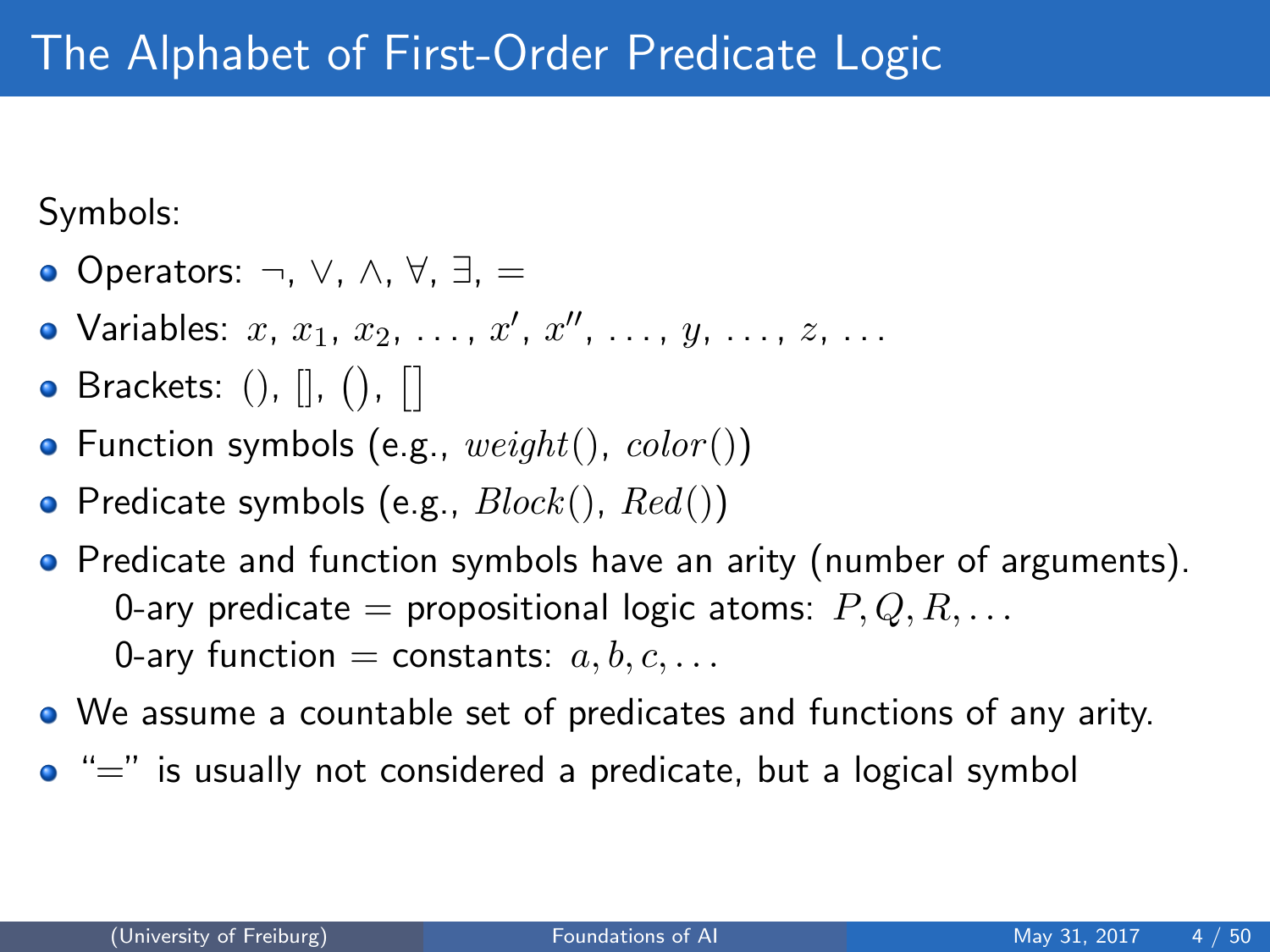Terms (represent objects):

- 1. Every variable is a term.
- 2. If  $t_1, t_2, \ldots, t_n$  are terms and f is an n-ary function, then

$$
f(t_1,t_2,\ldots,t_n)
$$

is also a term.

Terms without variables: ground terms.

Atomic Formulae (represent statements about objects)

- 1. If  $t_1, t_2, \ldots, t_n$  are terms and P is an *n*-ary predicate, then  $P(t_1, t_2, \ldots, t_n)$  is an atomic formula.
- 2. If  $t_1$  and  $t_2$  are terms, then  $t_1 = t_2$  is an atomic formula. Atomic formulae without variables: ground atoms.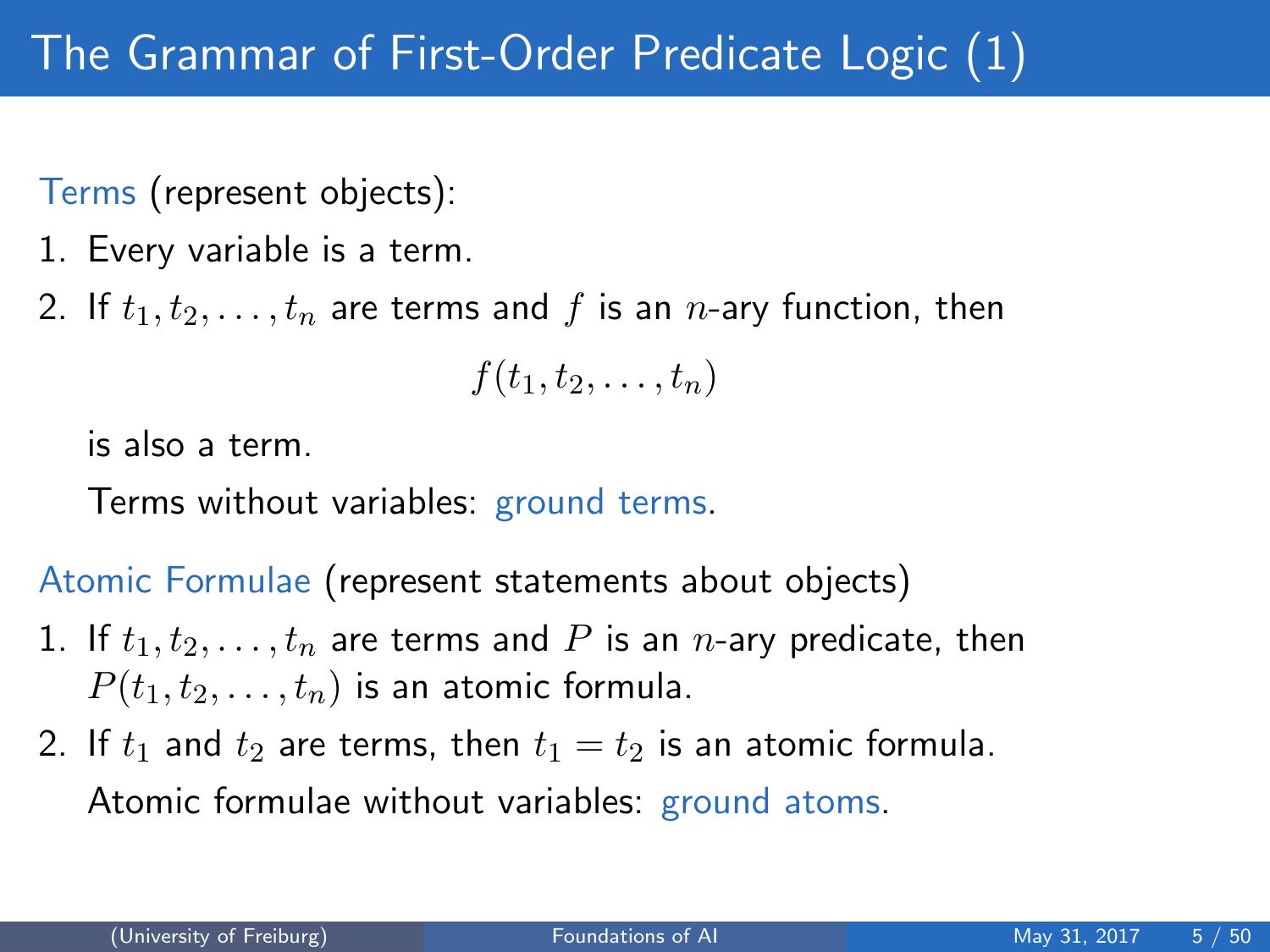### Formulae:

- 1. Every atomic formula is a formula.
- 2. If  $\varphi$  and  $\psi$  are formulae and x is a variable, then

 $\neg \varphi$ ,  $\varphi \wedge \psi$ ,  $\varphi \vee \psi$ ,  $\varphi \Rightarrow \psi$ ,  $\varphi \Leftrightarrow \psi$ ,  $\exists x \varphi$  and  $\forall x \varphi$ 

are also formulae.

 $\forall$ ,  $\exists$  are as strongly binding as  $\neg$ .

### Propositional logic is part of the PL1 language:

- 1. Atomic formulae: only 0-ary predicates
- 2. Neither variables nor quantifiers.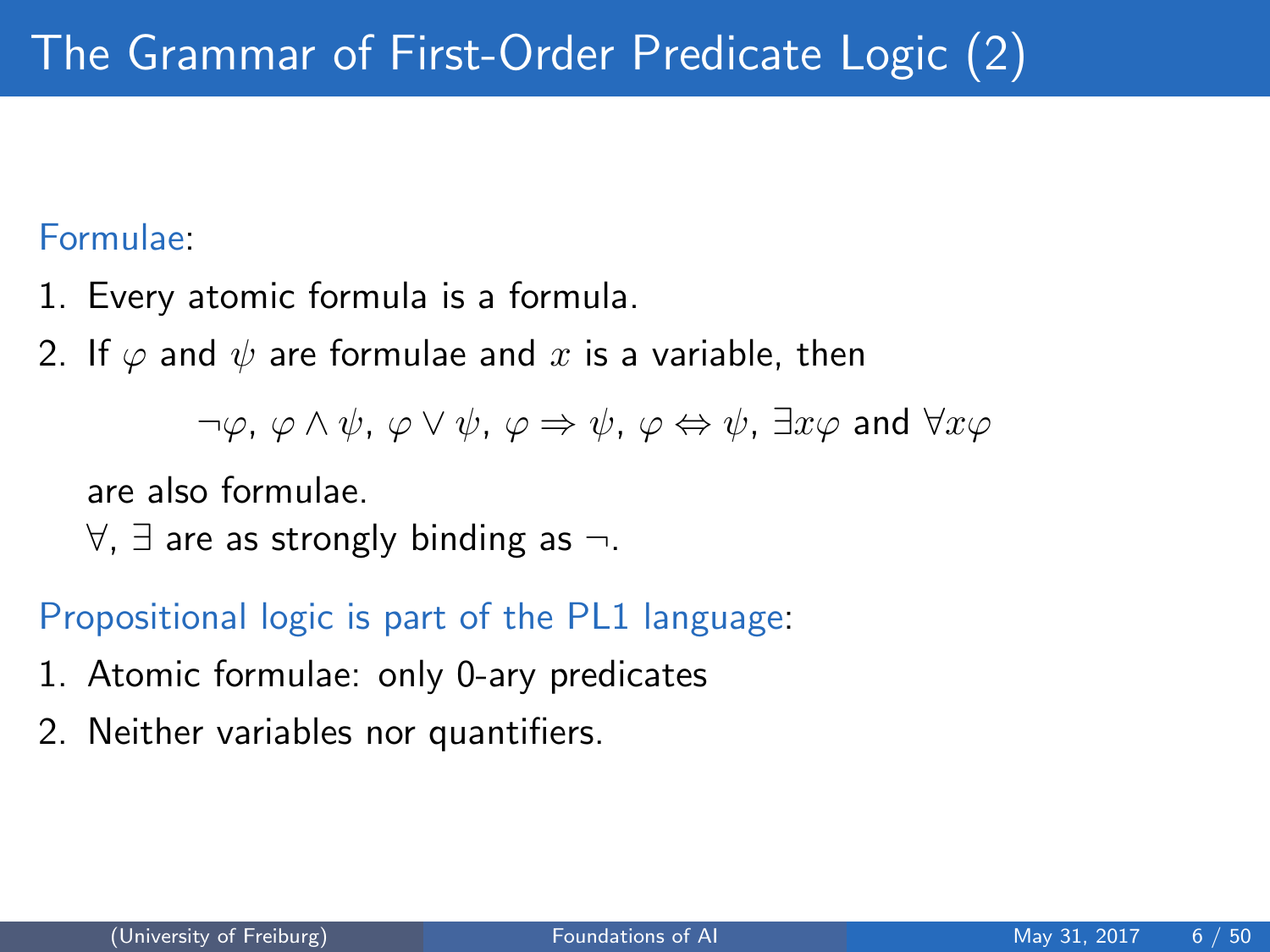| Here                           | Elsewhere                                                      |
|--------------------------------|----------------------------------------------------------------|
| $\neg\varphi$                  | $\bar{\varphi}$<br>$\sim\!\varphi$                             |
| $\varphi \wedge \psi$          | $\varphi \bullet \psi$<br>$\varphi \& \psi$<br>$\varphi, \psi$ |
| $\varphi \vee \psi$            | $\varphi \psi $<br>$\varphi ;\psi$<br>$\varphi + \psi$         |
| $\varphi \Rightarrow \psi$     | $\varphi \to \psi \quad \varphi \supset \psi$                  |
| $\varphi \Leftrightarrow \psi$ | $\varphi \leftrightarrow \psi \quad \varphi \equiv \psi$       |
| $\forall x \varphi$            | $(\forall x)\varphi\wedge x\varphi$                            |
| $\exists x \varphi$            | $(\exists x)\varphi\vee x\varphi$                              |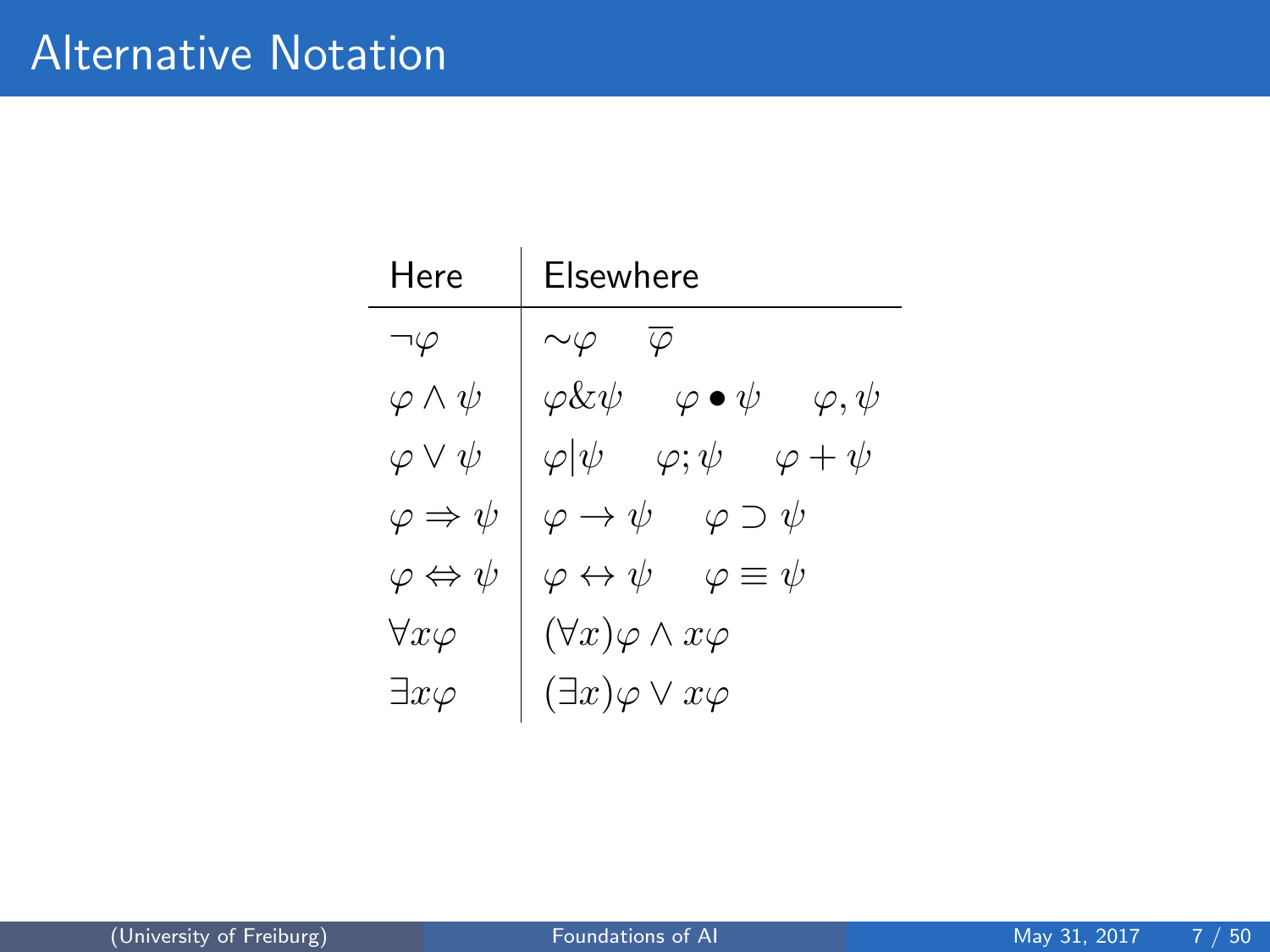Our example:  $\forall x [Block(x) \Rightarrow Red(x)]$ ,  $Block(a)$ 

For all objects x: If x is a block, then x is red and  $a$  is a block. Generally:

- **•** Terms are interpreted as objects.
- Universally-quantified variables denote all objects in the universe.
- Existentially-quantified variables represent one of the objects in the universe (made true by the quantified expression).
- **•** Predicates represent subsets of the universe.

Similar to propositional logic, we define interpretations, satisfiability, models, validity, . . .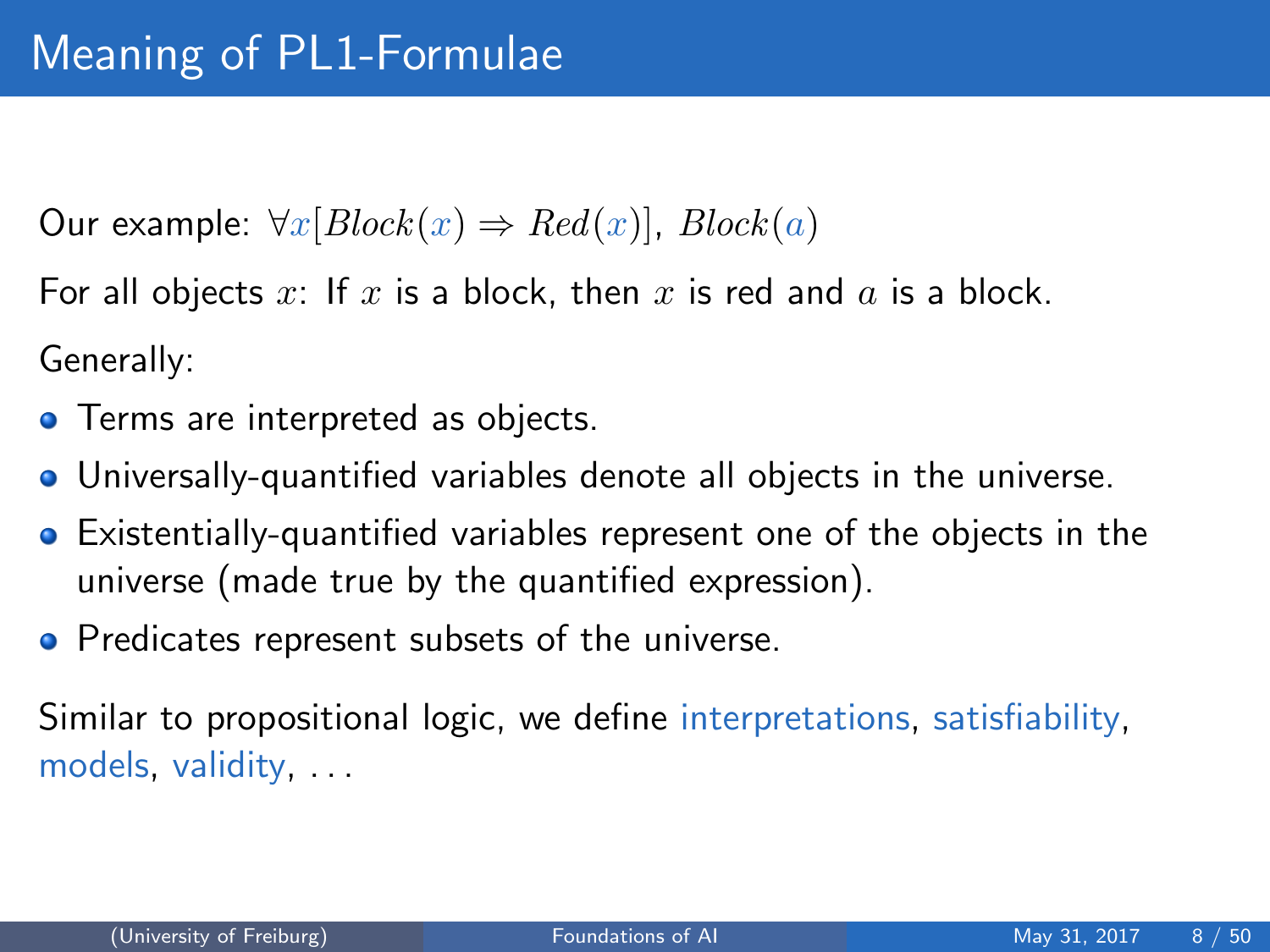# Semantics of PL1-Logic

Interpretation:  $I = \langle D, \bullet^I \rangle$  where  $D$  is an arbitrary, non-empty set and  $\bullet^I$ is a function that

 $\bullet$  maps *n*-ary function symbols to functions over D:  $f^I \in [D^n \mapsto D]$ 

 $\bullet$  maps individual constants to elements of D:  $a^I \in D$ 

 $\bullet$  maps *n*-ary predicate symbols to relations over D:  $P^I \subseteq D^n$ 

Interpretation of ground terms:

$$
(f(t_1,\ldots,t_n))^I=f^I(t_1^I,\ldots,t_n^I)
$$

Satisfaction of ground atoms  $P(t_1, \ldots, t_n)$ :

$$
I \models P(t_1, \ldots, t_n) \text{ iff } \langle t_1^I, \ldots, t_n^I \rangle \in P^I
$$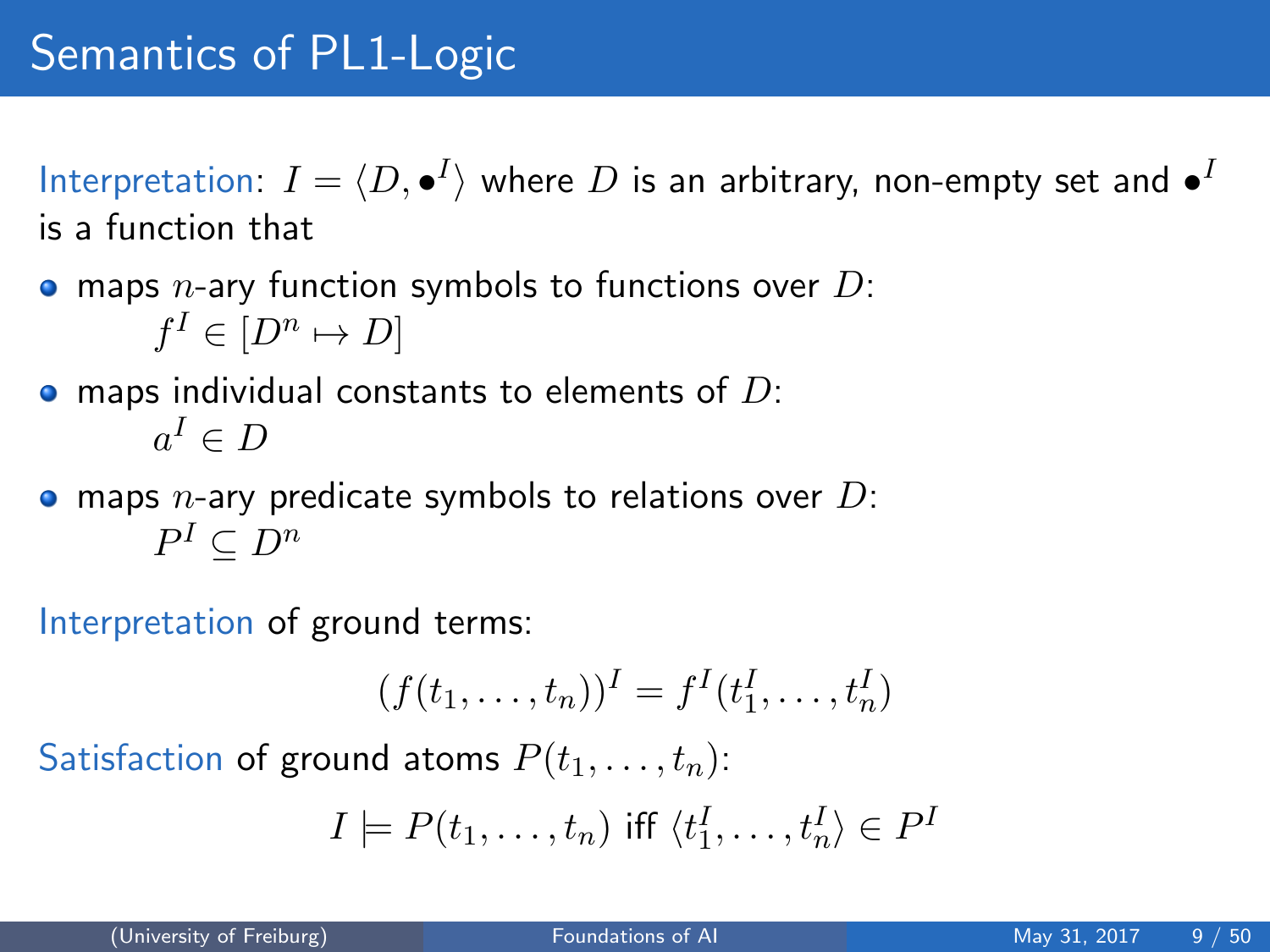$$
D = \{d_1, \dots, d_n \mid n > 1\}
$$
  
\n
$$
a^I = d_1
$$
  
\n
$$
b^I = d_2
$$
  
\n
$$
c^I = \dots
$$
  
\n
$$
Block^I = \{d_1\}
$$
  
\n
$$
Red^I = D
$$
  
\n
$$
I \models Red(b)
$$
  
\n
$$
I \not\models Block(b)
$$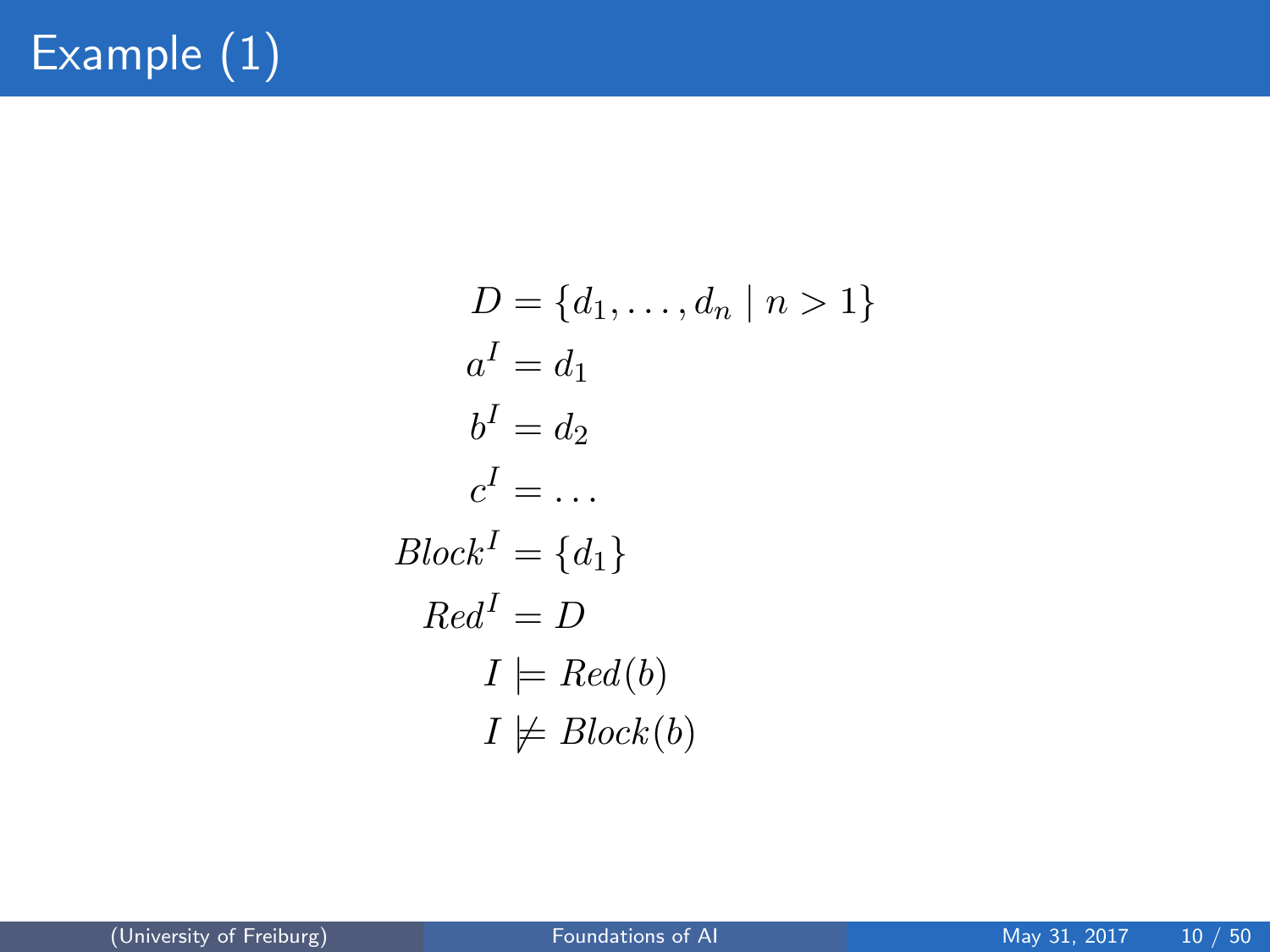$$
D = \{1, 2, 3, \ldots\}
$$
  
1<sup>I</sup> = 1  
2<sup>I</sup> = 2  
...

$$
EvenI = \{2, 4, 6, \ldots\}
$$

$$
succI = \{(1 \mapsto 2), (2 \mapsto 3), \ldots\}
$$

$$
I \models Even(2)
$$

$$
I \not\models Even(succ(2))
$$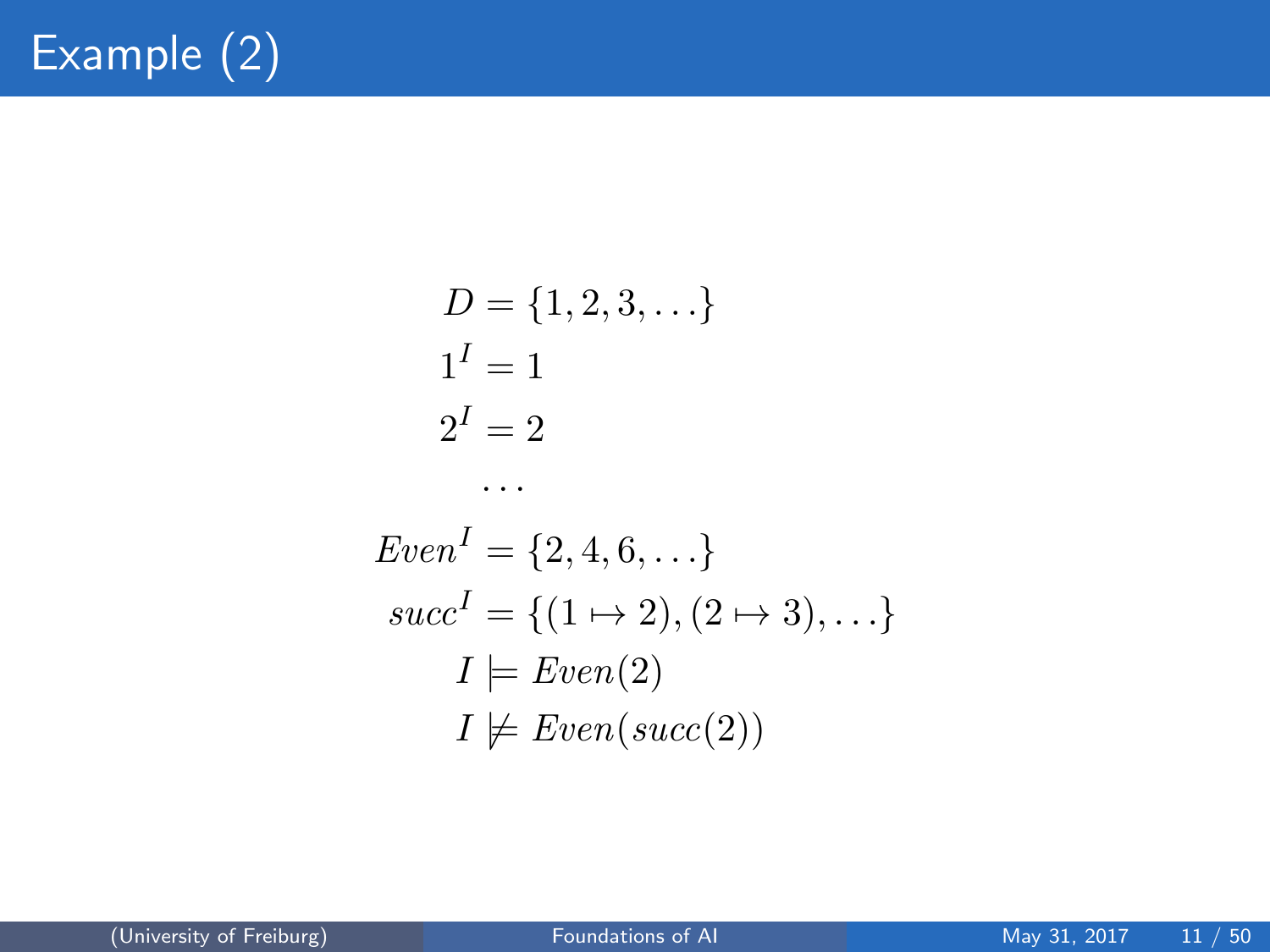## Semantics of PL1: Variable Assignment

Set of all variables V. Function  $\alpha: V \mapsto D$ Notation:  $\alpha[x/d]$  is the same as  $\alpha$  apart from point x.

For  $x : \alpha[x/d](x) = d$ .

Interpretation of terms under  $I, \alpha$ :

$$
x^{I,\alpha} = \alpha(x)
$$

$$
a^{I,\alpha} = a^I
$$

$$
(f(t_1, \dots, t_n))^{I,\alpha} = f^I(t_1^{I,\alpha}, \dots, t_n^{I,\alpha})
$$

Satisfaction of atomic formulae:

$$
I, \alpha \models P(t_1, \dots, t_n) \text{ iff } \langle t_1^{I, \alpha}, \dots, t_n^{I, \alpha} \rangle \in P^I
$$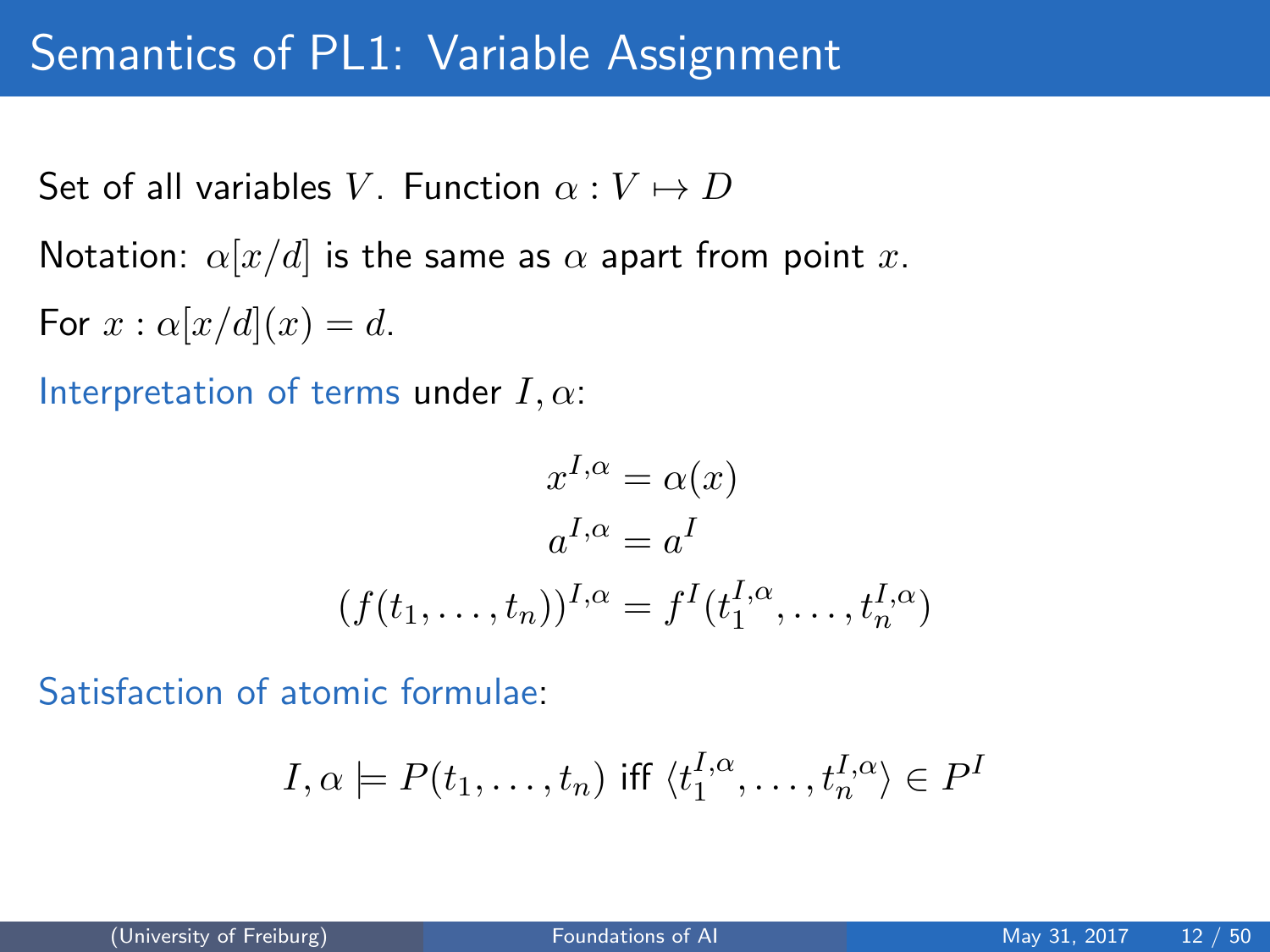$$
\alpha = \{(x \mapsto d_1), (y \mapsto d_2)\}
$$
  

$$
I, \alpha \models Red(x)
$$
  

$$
I, \alpha[y/d_1] \models Block(y)
$$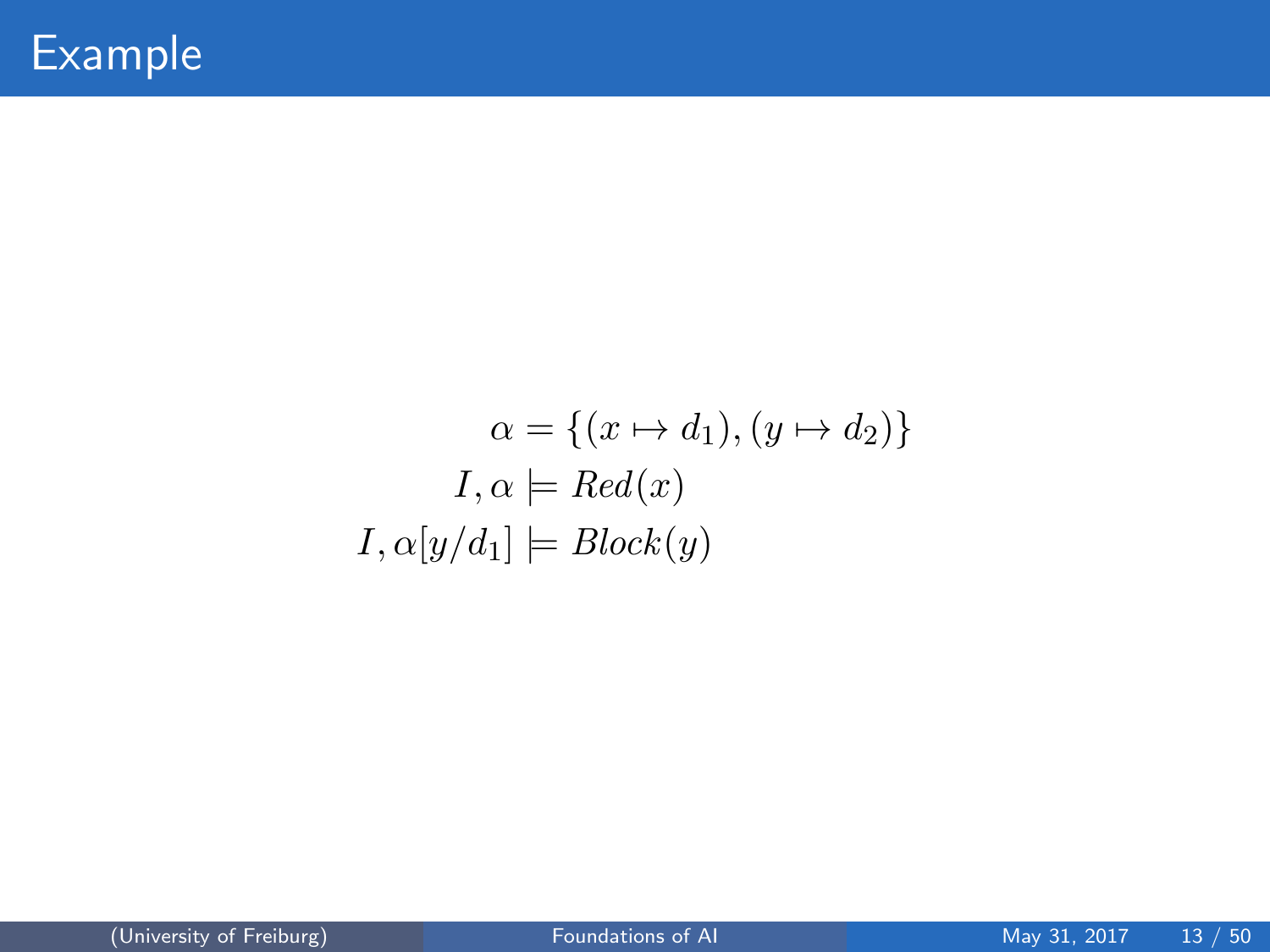A formula  $\varphi$  is satisfied by an interpretation I and a variable assignment  $\alpha$ , i.e.,  $I, \alpha \models \varphi$ :

$$
I, \alpha \models \top
$$
  
\n
$$
I, \alpha \not\models \bot
$$
  
\n
$$
I, \alpha \models \neg \varphi \text{ iff } I, \alpha \not\models \varphi
$$

and all other propositional rules as well as

· · ·

$$
I, \alpha \models P(t_1, \dots, t_n) \quad \text{iff} \quad \langle t_1^{I, \alpha}, \dots, t_n^{I, \alpha} \rangle \in P^{I, \alpha}
$$
\n
$$
I, \alpha \models \forall x \varphi \quad \text{iff} \quad \text{for all } d \in D, I, \alpha[x/d] \models \varphi
$$
\n
$$
I, \alpha \models \exists x \varphi \quad \text{iff} \quad \text{there exists a } d \in D \text{ with } I, \alpha[x/d] \models \varphi
$$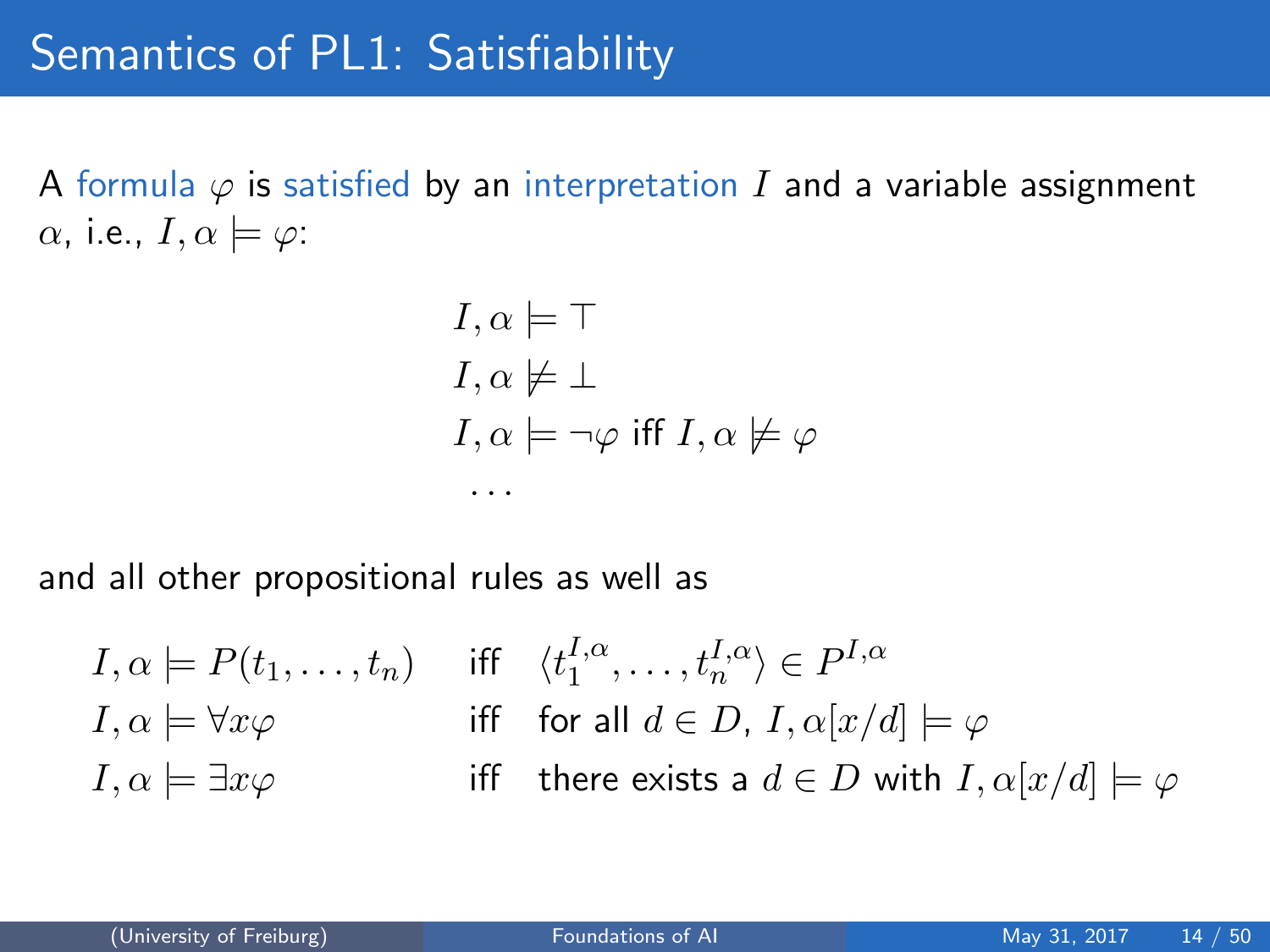## Example

$$
T = \{Block(a), Block(b), \forall x (Block(x) \Rightarrow Red(x)) \}
$$
  
\n
$$
D = \{d_1, ..., d_n | n > 1\}
$$
  
\n
$$
a^I = d_1
$$
  
\n
$$
b^I = d_2
$$
  
\n
$$
Block^I = \{d_1\}
$$
  
\n
$$
Red^I = D
$$
  
\n
$$
\alpha = \{(x \mapsto d_1), (y \mapsto d_2)\}
$$

Questions:

- 1.  $I, \alpha \models Block(b) \vee \neg Block(b)$ ?
- 2.  $I, \alpha \models Block(x) \Rightarrow (Block(x) \vee \neg Block(y))$ ?
- 3.  $I, \alpha \models Block(a) \land Block(b)$ ?
- 4.  $I, \alpha \models \forall x (Block(x) \Rightarrow Red(x))$ ?
- 5.  $I, \alpha \models \top?$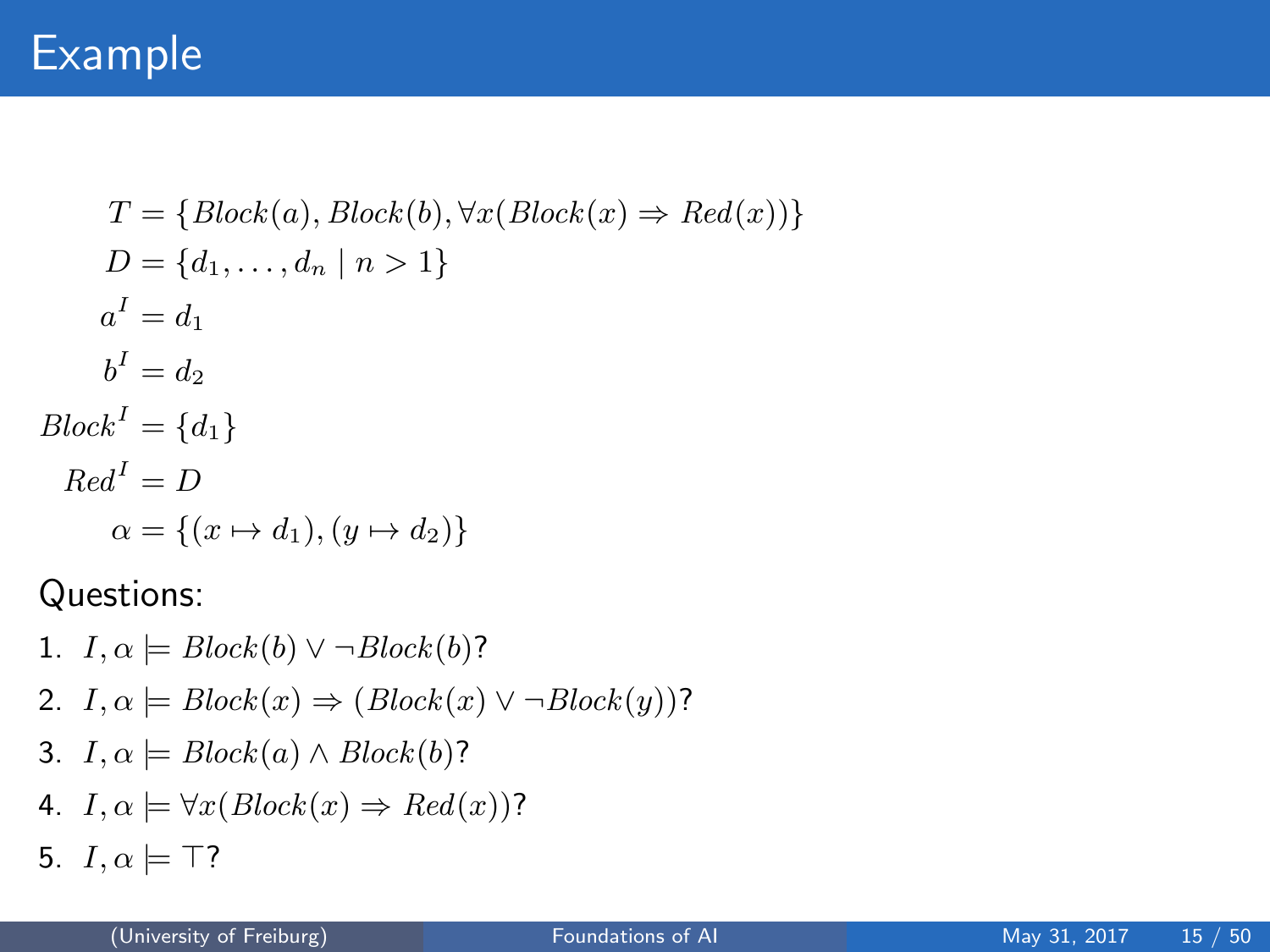# $\forall x \big[ R(\overline{y},\overline{z}) \wedge \exists y ((\neg P(y,x) \vee R(y,\overline{z})) \big)$

<span id="page-15-0"></span>The boxed appearances of y and z are free. All other appearances of  $x,y,z$ are bound.

Formulae with no free variables are called closed formulae or sentences. We form theories from closed formulae.

Note: With closed formulae, the concepts logical equivalence, satisfiability, and implication, etc. are not dependent on the variable assignment  $\alpha$  (i.e., we can always ignore all variable assignments).

With closed formulae,  $\alpha$  can be left out on the left side of the model relationship symbol:

$$
I \models \varphi
$$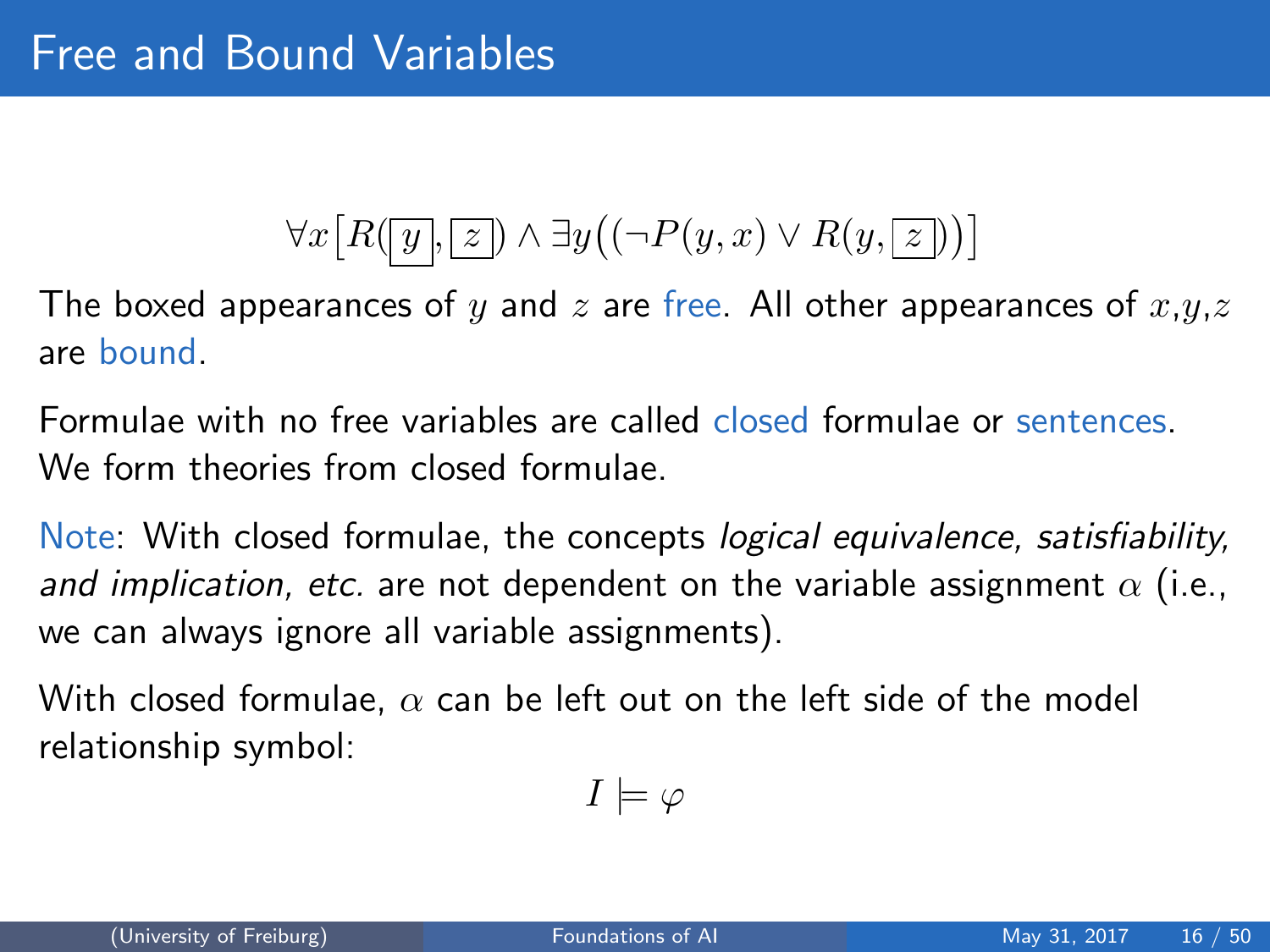An interpretation I is called a model of  $\varphi$  under  $\alpha$  if

$$
I,\alpha \models \varphi
$$

A PL1 formula  $\varphi$  can, as in propositional logic, be satisfiable, unsatisfiable, falsifiable, or valid.

Analogously, two formulae are logically equivalent  $(\varphi \equiv \psi)$  if for all  $I, \alpha$ :

$$
I, \alpha \models \varphi \text{ iff } I, \alpha \models \psi
$$

Note:  $P(x) \neq P(y)!$ 

Logical Implication is also analogous to propositional logic.

Question: How can we define derivation?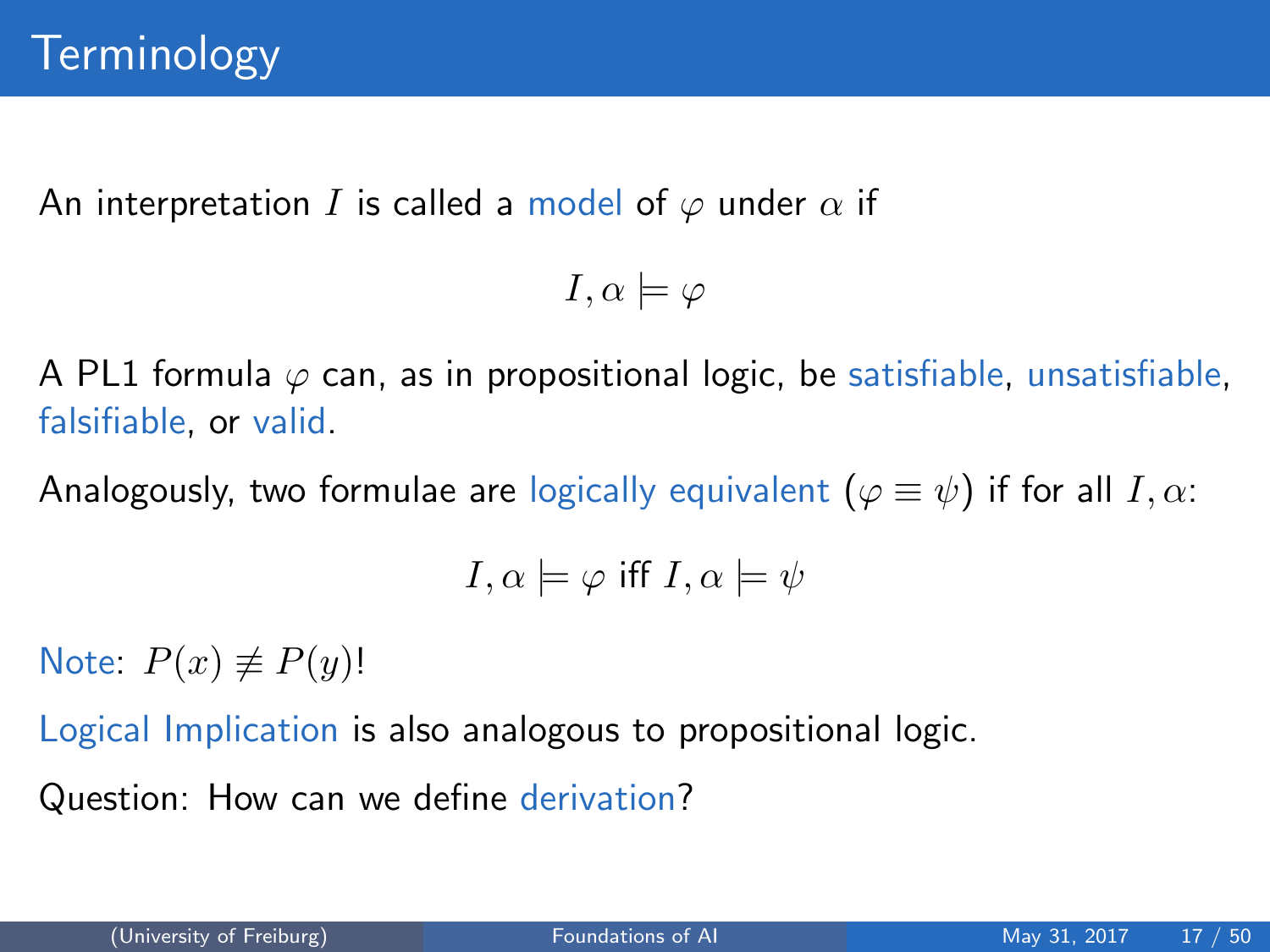Because of the quantifiers, we cannot produce the CNF form of a formula directly.

First step: Produce the prenex normal form

 $\,$ quantifier prefi $\times\,+\,$  (quantifier-free) matri $\times\,$  $Qx_1Qx_2Qx_3\ldots Qx_n$   $\varphi$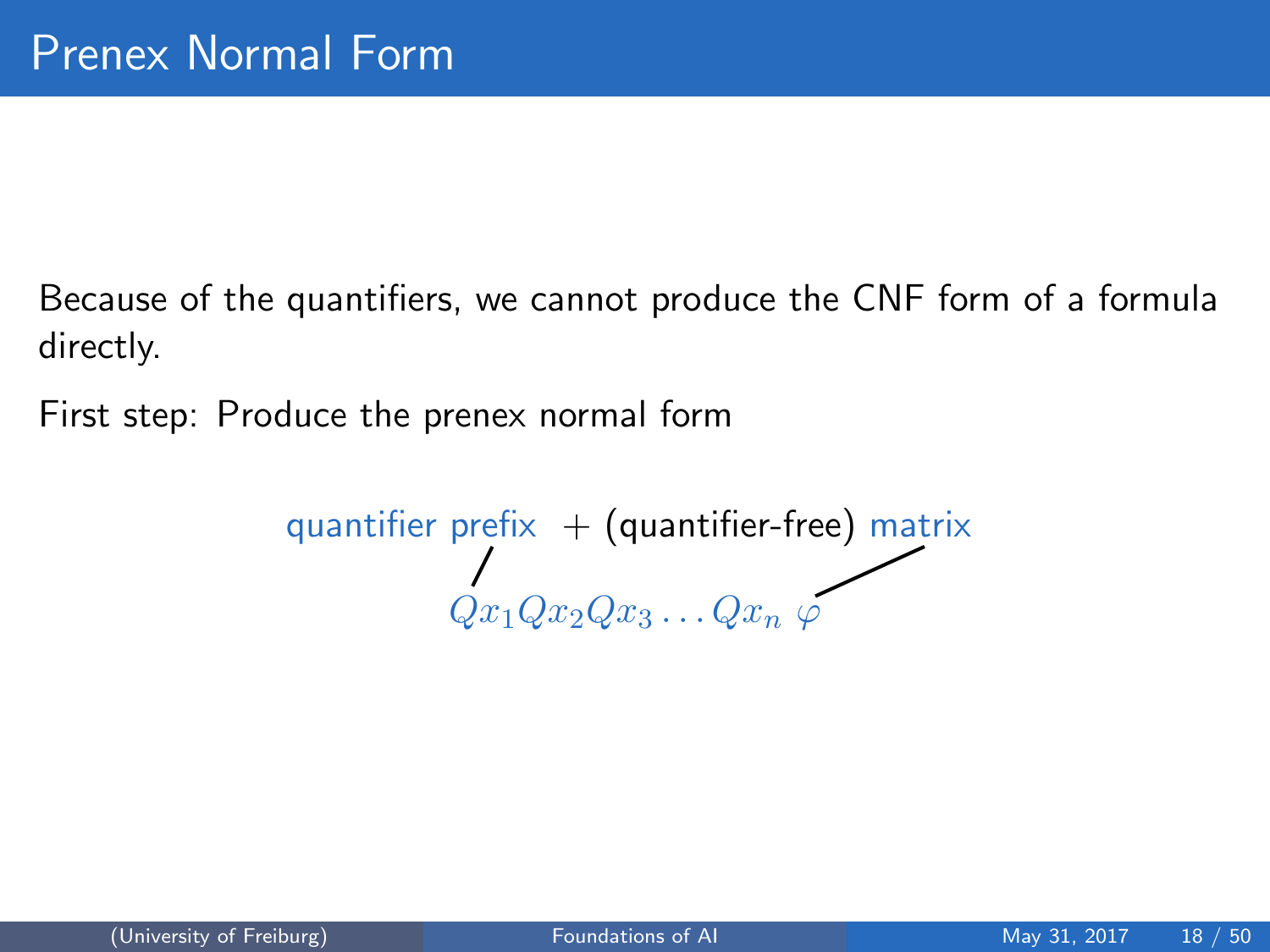$$
(\forall x \varphi) \land \psi \equiv \forall x (\varphi \land \psi) \text{ if } x \text{ not free in } \psi
$$

$$
(\forall x \varphi) \vee \psi \equiv \forall x (\varphi \vee \psi) \text{ if } x \text{ not free in } \psi
$$

$$
(\exists x \varphi) \land \psi \equiv \exists x (\varphi \land \psi) \text{ if } x \text{ not free in } \psi
$$

$$
(\exists x \varphi) \vee \psi \equiv \exists x (\varphi \vee \psi) \text{ if } x \text{ not free in } \psi
$$

$$
\forall x \varphi \land \forall x \psi \equiv \forall x (\varphi \land \psi)
$$

$$
\exists x \varphi \lor \exists x \psi \equiv \exists x (\varphi \lor \psi)
$$

$$
\neg \forall x \varphi \equiv \exists x \neg \varphi
$$
  

$$
\neg \exists x \varphi \equiv \forall x \neg \varphi
$$

. . . and propositional logic equivalents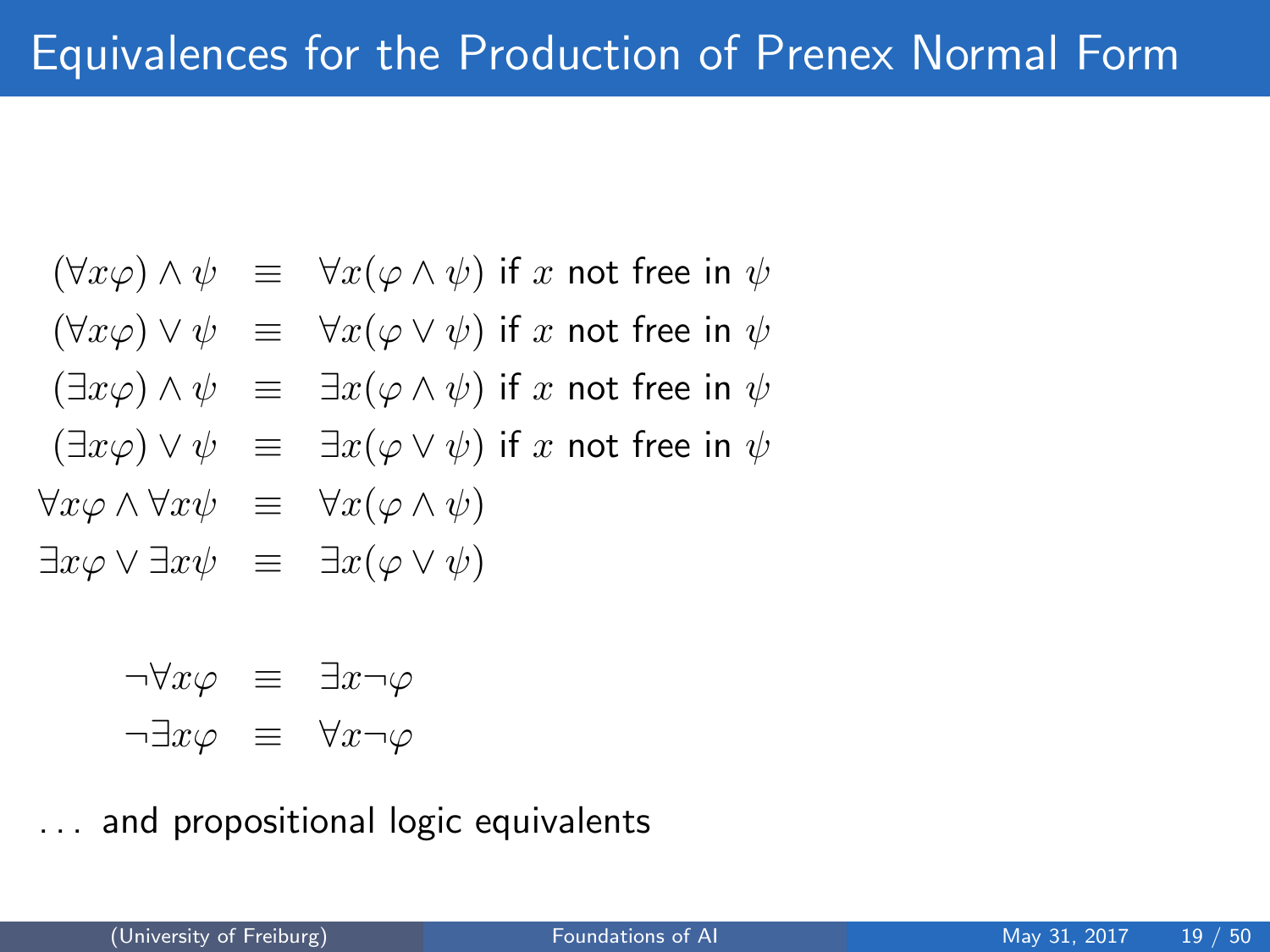- 1. Eliminate  $\Rightarrow$  and  $\Leftrightarrow$
- 2. Move  $\neg$  inwards
- 3. Move quantifiers outwards

Example:

$$
\neg \forall x[(\forall x P(x)) \Rightarrow Q(x)]
$$
  
\n
$$
\rightarrow \neg \forall x[\neg (\forall x P(x)) \lor Q(x)]
$$
  
\n
$$
\rightarrow \exists x[(\forall x P(x)) \land \neg Q(x)]
$$

And now?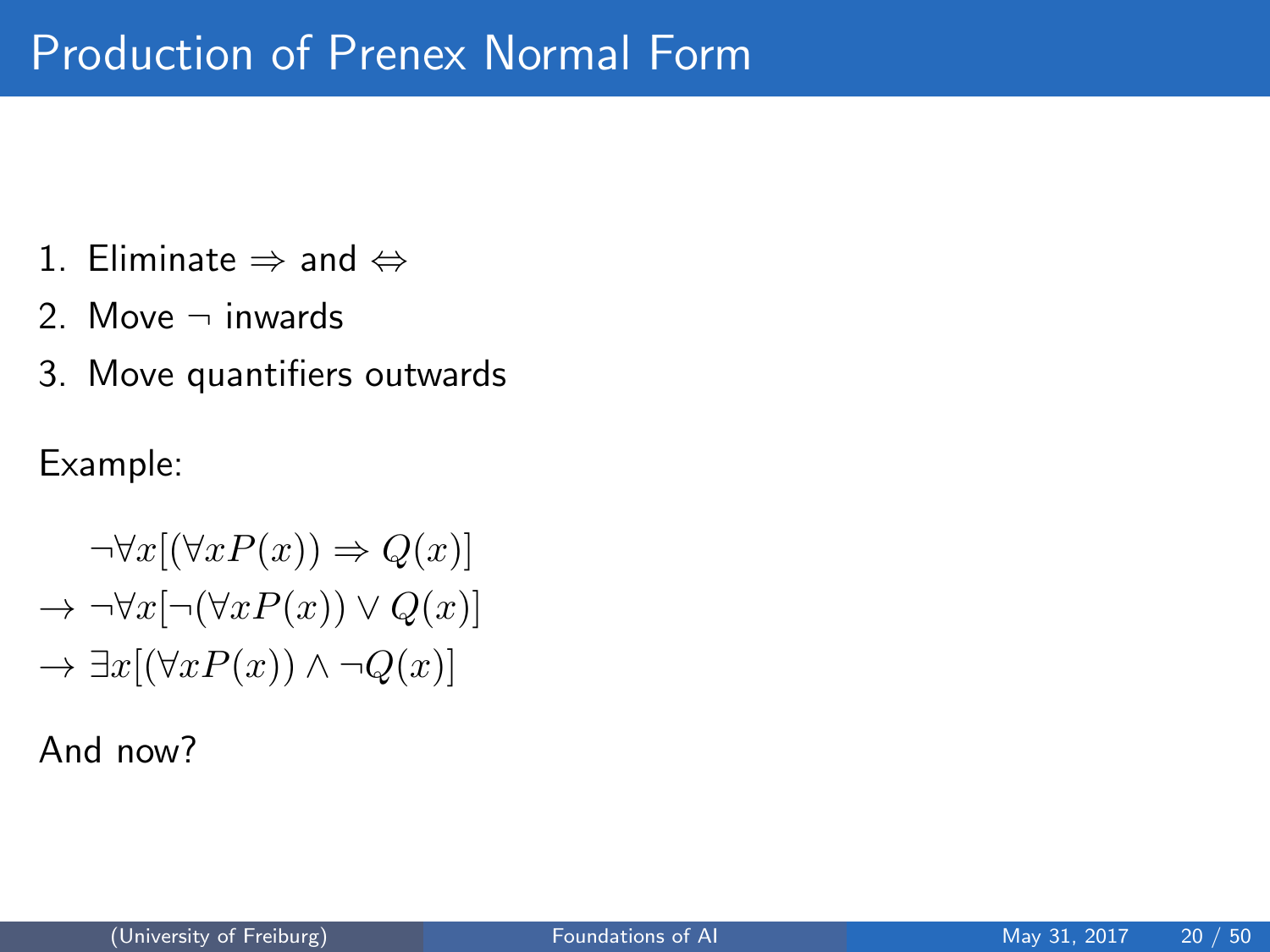$\varphi[\frac{x}{t}]$  $\frac{x}{t}$ ] is obtained from  $\varphi$  by replacing all free appearances of  $x$  in  $\varphi$  by  $t.$ Lemma: Let y be a variable that does not appear in  $\varphi$ . Then it holds that  $\overline{x}$  $\overline{x}$ 

$$
\forall x \varphi \equiv \forall y \varphi[\frac{x}{y}] \text{ and } \exists x \varphi \equiv \exists y \varphi[\frac{x}{y}]
$$

Theorem: There exists an algorithm that calculates the prenex normal form of any formula.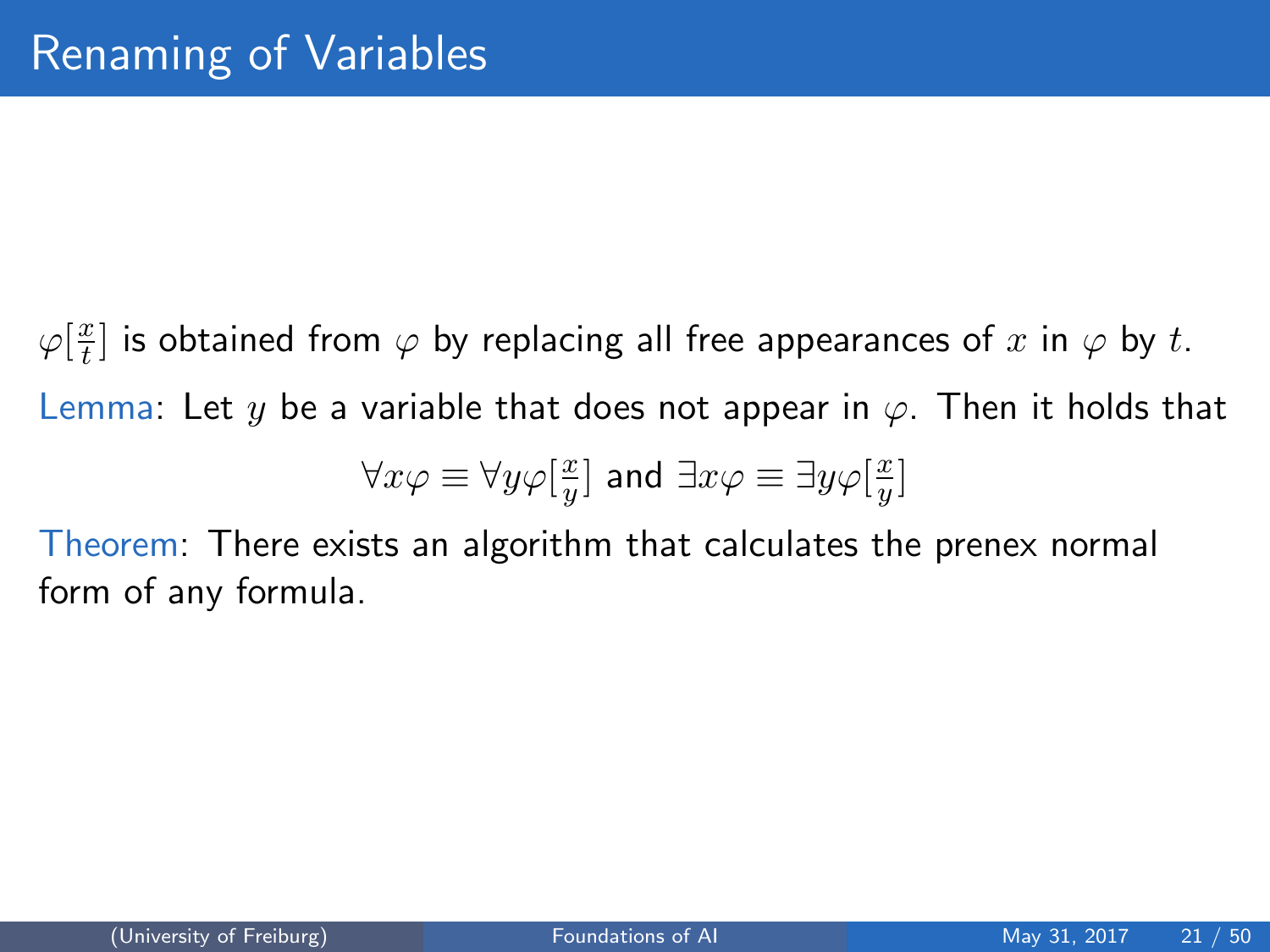Idea: Elimination of existential quantifiers by applying a function that produces the "right" element.

Theorem (Skolem Normal Form): Let  $\varphi$  be a closed formula in prenex normal form such that all quantified variables are pair-wise distinct and the function symbols  $q_1, q_2, \ldots$  do not appear in  $\varphi$ . Let

$$
\varphi = \forall x_1 \cdots \forall x_i \exists y \psi,
$$

then  $\varphi$  is satisfiable iff

$$
\varphi' = \forall x_1 \cdots \forall x_i \psi \left[ \frac{y}{g_i(x_1, \ldots, x_i)} \right]
$$

is satisfiable.

Example:  $\forall x \exists y [P(x) \Rightarrow Q(y)] \rightarrow \forall x [P(x) \Rightarrow Q(g(x))]$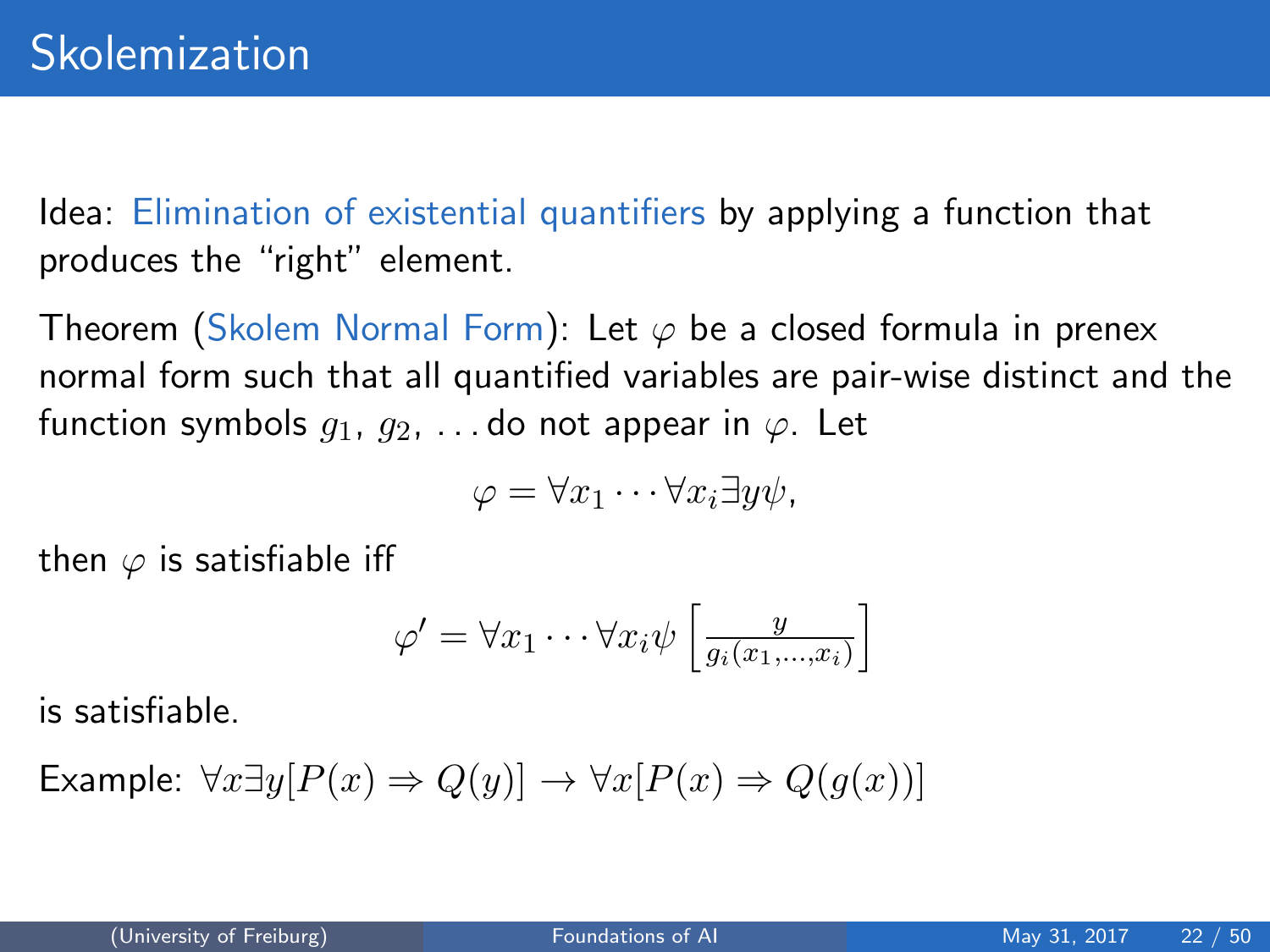Skolem Normal Form: Prenex normal form without existential quantifiers. Notation:  $\varphi^*$  is the SNF of  $\varphi$ .

Theorem: It is possible to calculate the Skolem normal form of every closed formula  $\varphi$ .

Example:  $\exists x((\forall x P(x)) \land \neg Q(x))$  $\exists y((\forall x P(x)) \wedge \neg Q(y))$  $\exists y(\forall x(P(x) \land \neg Q(x)))$  $\forall x(P(x) \land \neg Q(q_0))$ develops as follows:

Note: This transformation is not an equivalence transformation; it only preserves satisfiability!

Note: . . . and is not unique.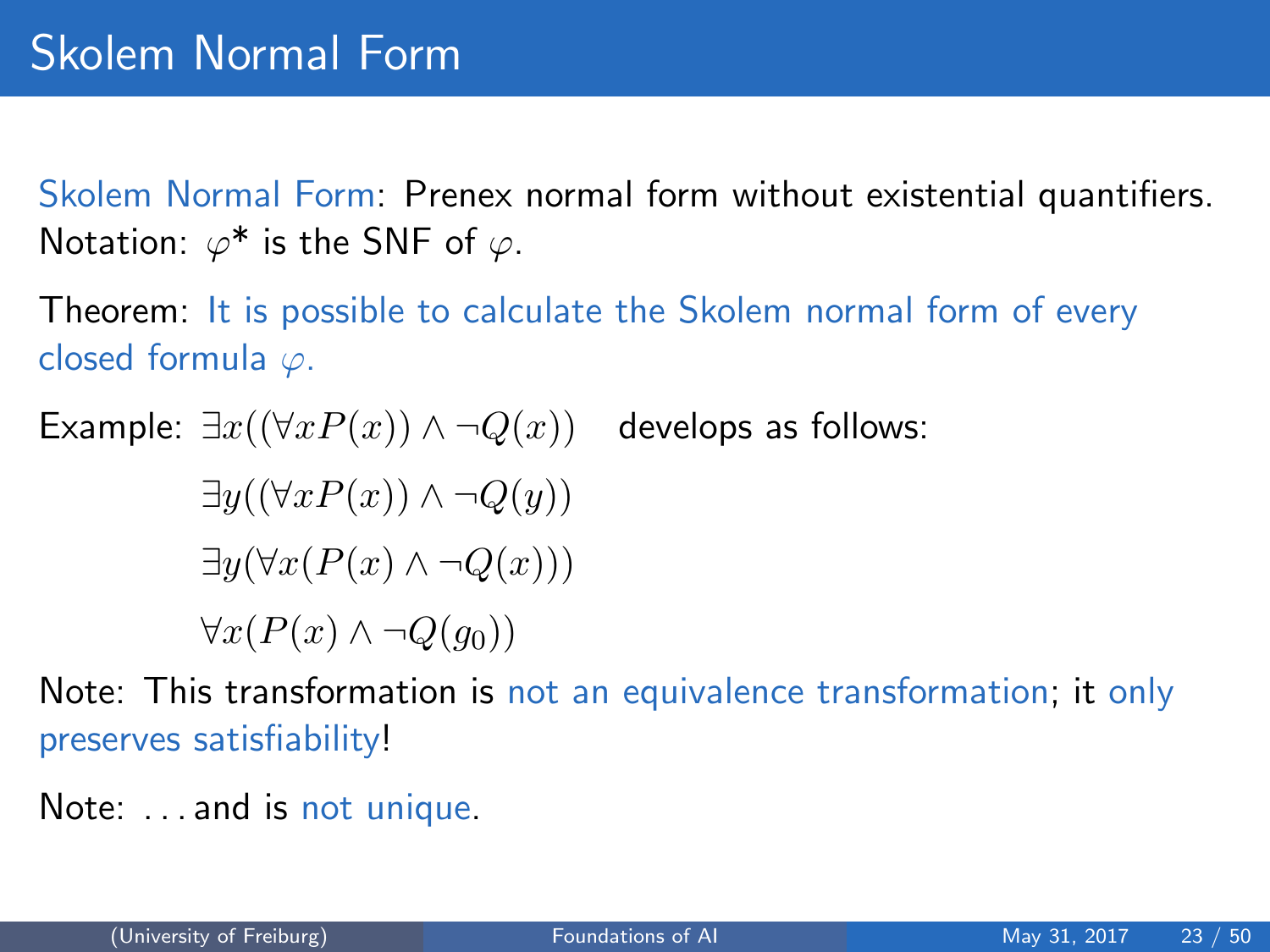We have: Skolem Normal Form quantifier prefix  $+$  (quantifier-free) matrix  $\forall x_1 \forall x_2 \forall x_3 \cdots \forall x_n \varphi$ 

- 1. Put Matrix  $\varphi$  into CNF using propositional logic equivalences.
- 2. Eliminate universal quantifiers.
- 3. Eliminate conjunction symbol.
- 4. Rename variables so that no variable appears in more than one clause.

Theorem: It is possible to calculate the clausal form of every closed formula  $\varphi$ .

Note: Same remarks as for SNF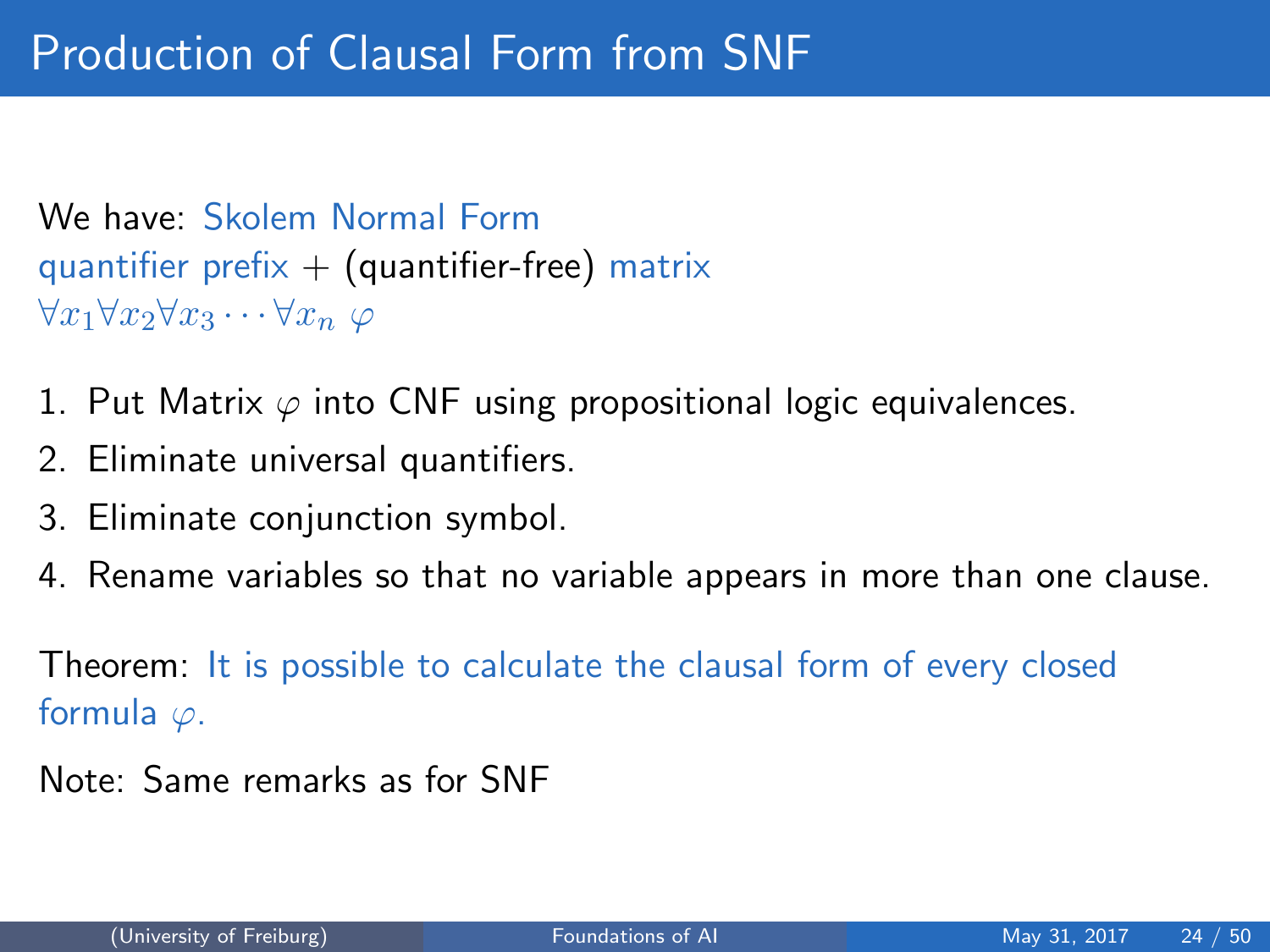Everyone who loves all animals is loved by someone:

$$
\forall x ([\forall y (Animal(y) \Rightarrow Loves(x, y))] \Rightarrow [\exists y Loves(y, x)] )
$$

1. Eliminate biconditionals and implications  $\forall x (\neg [\forall y (\neg Animal(y) \vee Loves(x, y))] \vee [\exists y Loves(y, x)])$ 2. Move  $\neg$  inwards:  $\neg \forall x p \equiv \exists x \neg p$ ,  $\neg \exists x p \equiv \forall x \neg p$  $\forall x([\exists y (\neg(\neg Animal(y) \vee Loves(x,y)))] \vee [\exists y Loves(y,x)])$  $\forall x([\exists y(\neg\neg Animal(y) \land \neg Loves(x,y))] \lor [\exists y Loves(y,x)])$  $\forall x([\exists y(Animal(y) \land \neg Loves(x, y))] \lor [\exists y Loves(y, x)])$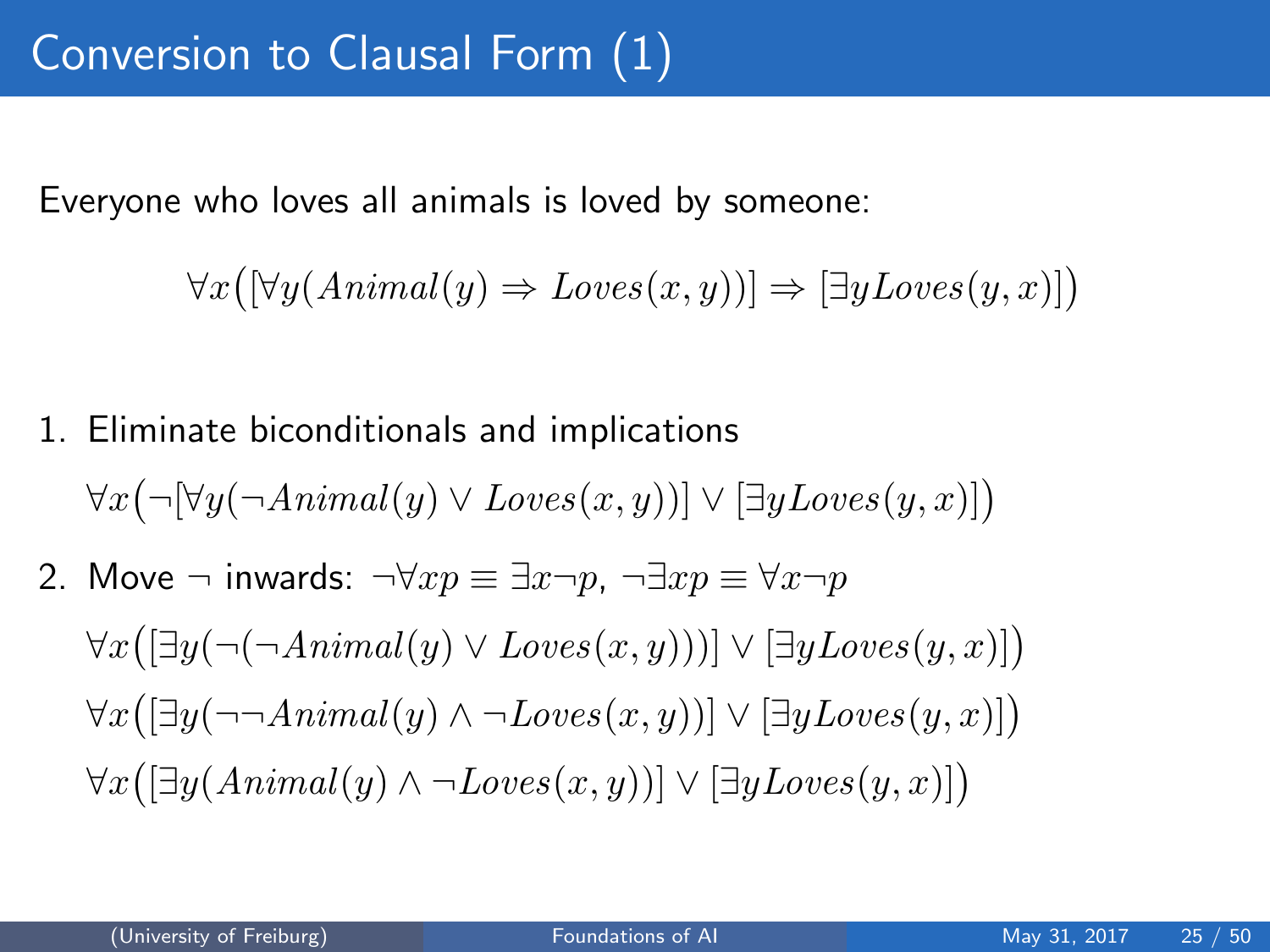- 3. Standardize variables: each quantifier should use a different one  $\forall x([\exists y(Animal(y) \land \neg Loves(x,y))] \lor [\exists z Loves(z,x)])$
- 4. Prenex norm form: all quantifiers in front of the matrix:  $\forall x \exists y \exists z \big( [(Animal(y) \land \neg Loves(x, y))] \lor [Loves(z, x)] \big)$
- 5. Skolemize: Each existential variable is replaced by a Skolem function of the enclosing universally quantified variables:

 $\forall x([Animal(f(x)) \land \neg Loves(x, f(x))] \lor [Loves(g(x), x)])$ 

6. Distribute ∧ over ∨:

 $\forall x([Animal(f(x)) \vee Loves(g(x), x)] \wedge [\neg Loves(x, f(x)) \vee Loves(g(x), x)])$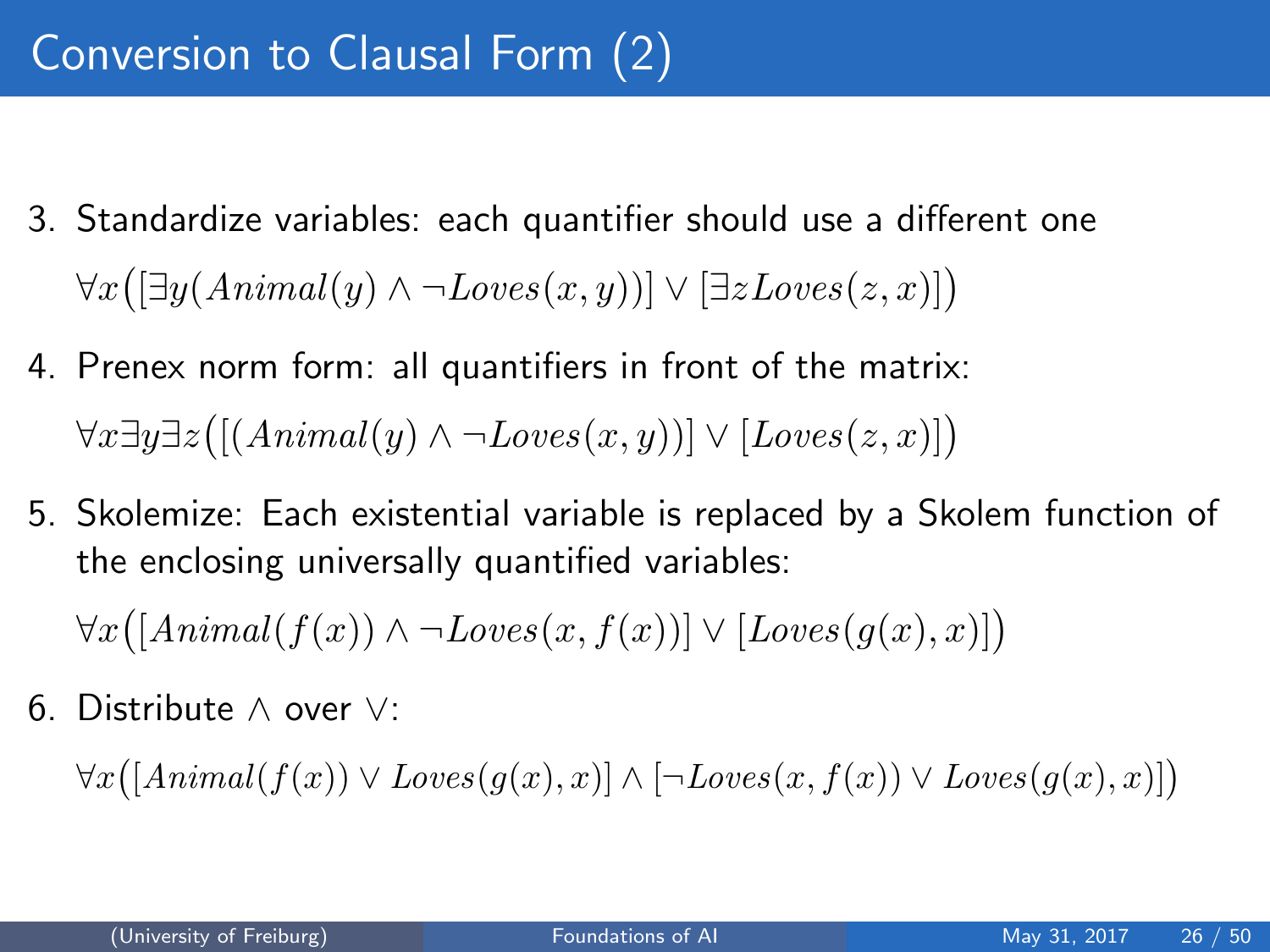- 7. Eliminate universal quantification (implicitely assumed):  $([Animal(f(x)) \vee Loves(g(x), x)] \wedge [\neg Loves(x, g(x)) \vee Loves(g(x), x)])$
- 8. Elimiate conjunction (and transform to set of disjunctions:  $\{[Animal(f(x)) \vee Loves(g(x), x)], [\neg Loves(x, g(x)) \vee Loves(g(x), x)]\}$
- 9. Normalize variables:

 $\{[Animal(f(x)) \vee Loves(g(x), x)], [\neg Loves(y, g(y)) \vee Loves(g(y), y)]\}$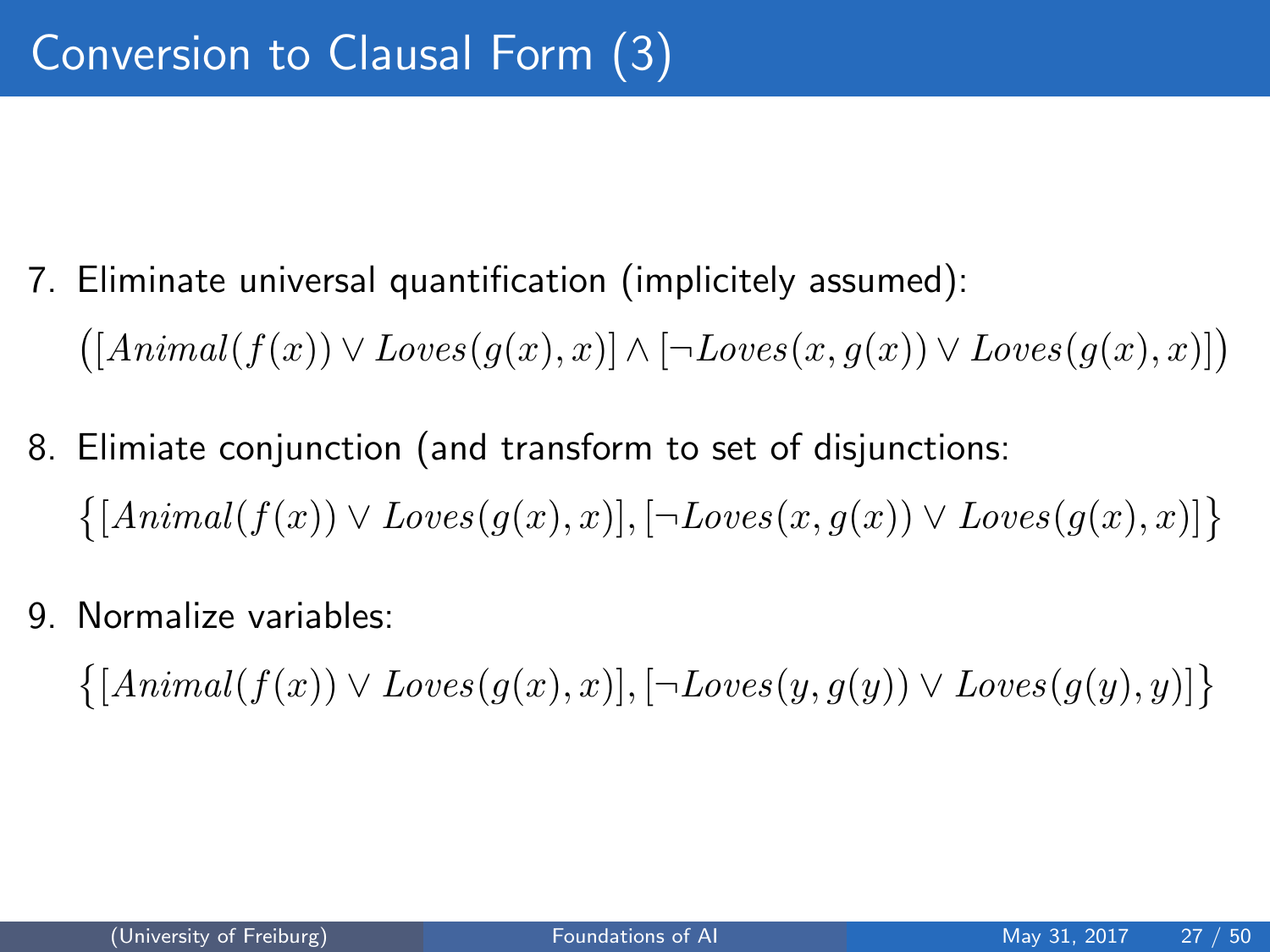<span id="page-27-0"></span>Assumption: KB is a set of clauses.

Due to commutativity, associativity, and idempotence of  $\vee$ , clauses can also be understood as sets of literals. The empty set of literals is denoted by  $\Box$  (and denotes falsity).

Set of clauses: ∆

Set of literals: C, D

Literal: l

Negation of a literal:  $l$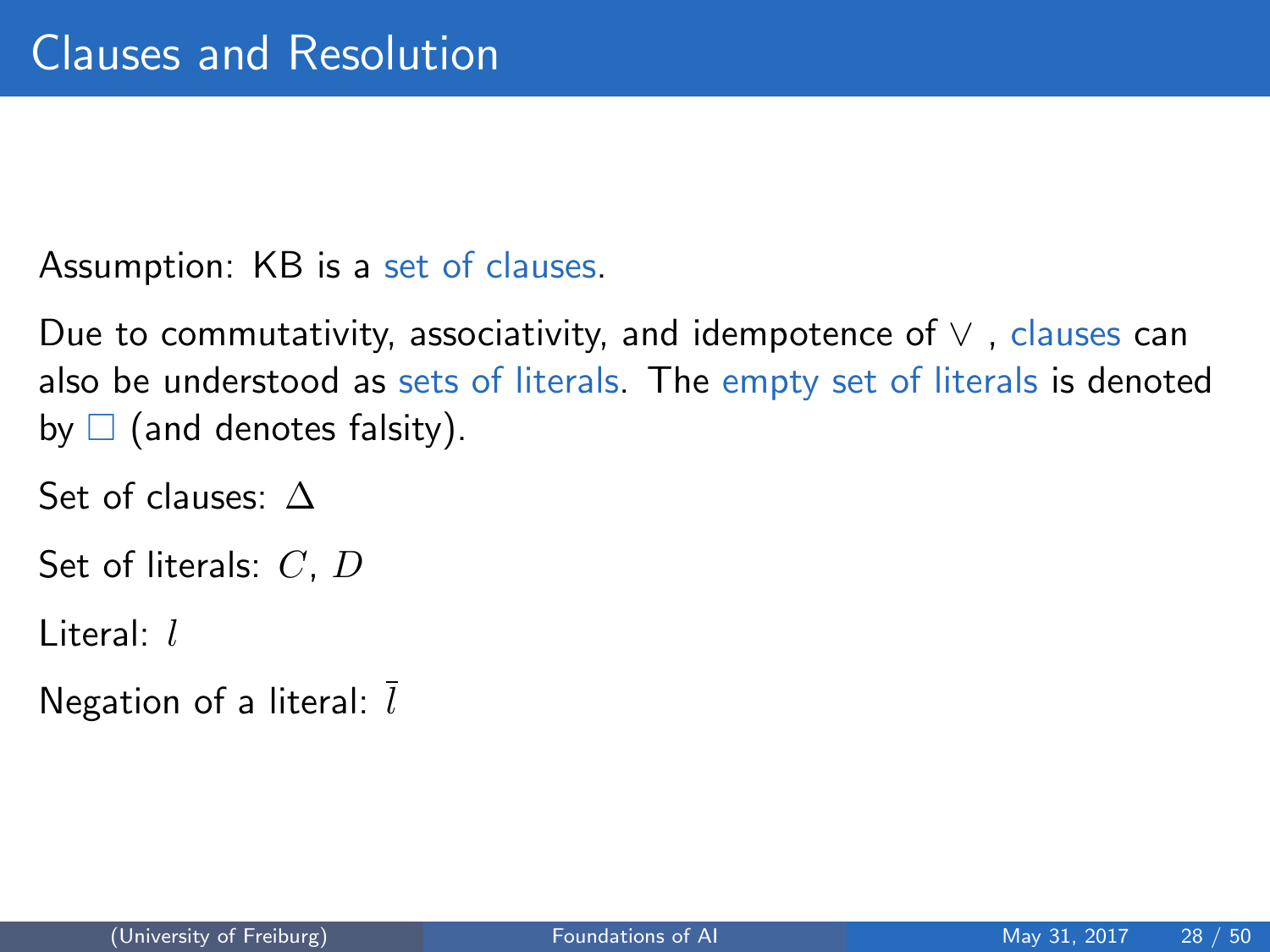$$
\frac{C_1\dot{\cup}\{l\}, C_2\dot{\cup}\{\bar{l}\}}{C_1\cup C_2}
$$

 $C_1 \cup C_2$  are called resolvents of the parent clauses  $C_1 \dot{\cup} \{l\}$  and  $C_2 \dot{\cup} \{l\}$ . l and  $\overline{l}$  are the resolution literals.

Example:  $\{a, b, \neg c\}$  resolves with  $\{a, d, c\}$  to  $\{a, b, d\}$ .

Notation:  $R(\Delta) = \Delta \cup \{C \mid C$  is a resolvent of two clauses from  $\Delta\}$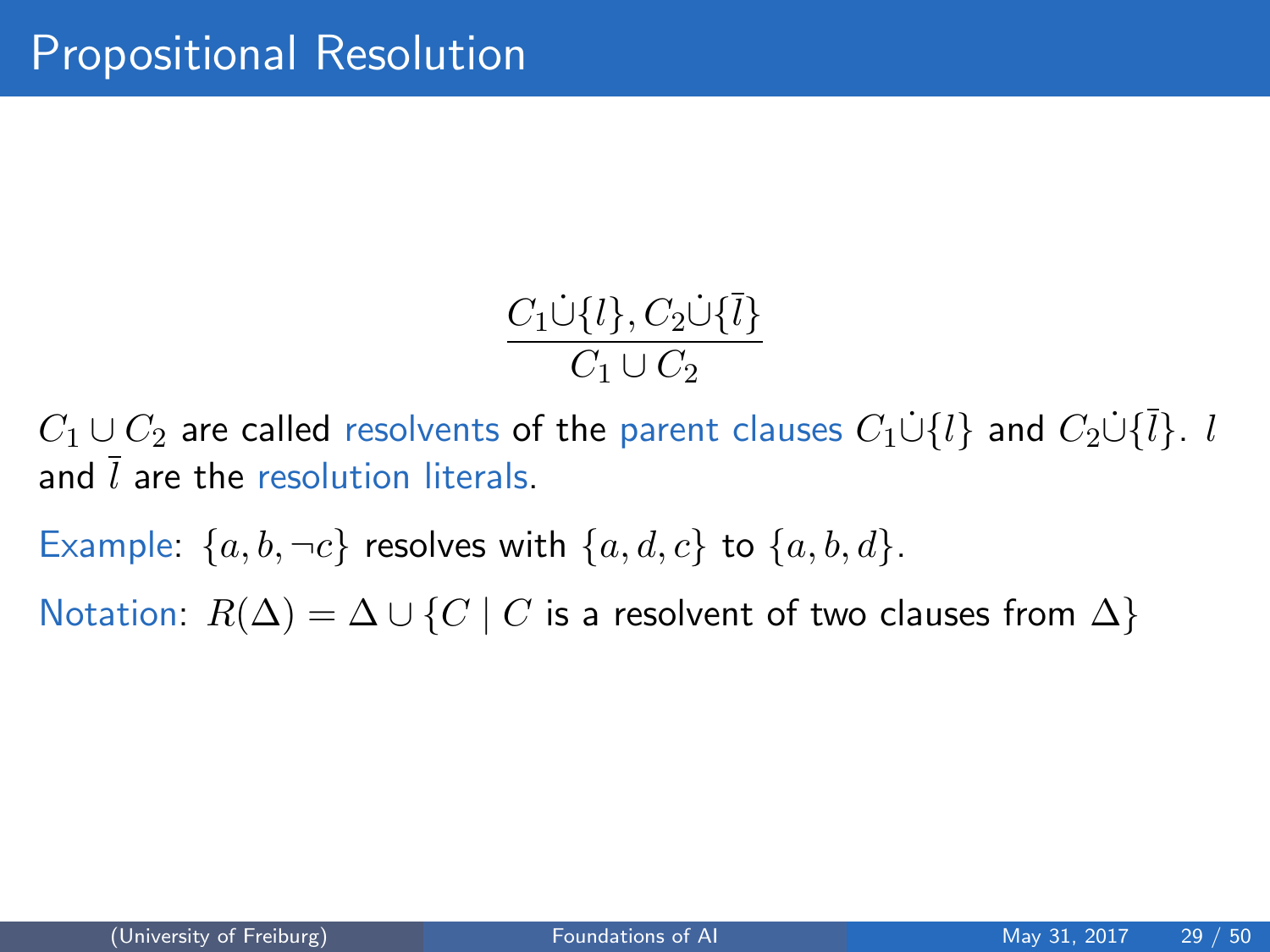### Examples

$$
\{\{Nat(s(0)), \neg Nat(0)\}, \{Nat(0)\}\} \vdash \{Nat(s(0))\}
$$

$$
\{\{Nat(s(0)), \neg Nat(x)\}, \{Nat(0)\}\} \vdash \{Nat(s(0))\}
$$

$$
\{\{Nat(s(x)), \neg Nat(x)\}, \{Nat(0)\}\} \vdash \{Nat(s(0))\}
$$

We need unification, a way to make literals identical.

Based on the notion of substitution, e.g.,  $\{\frac{x}{0}\}$  $\frac{x}{0}$ .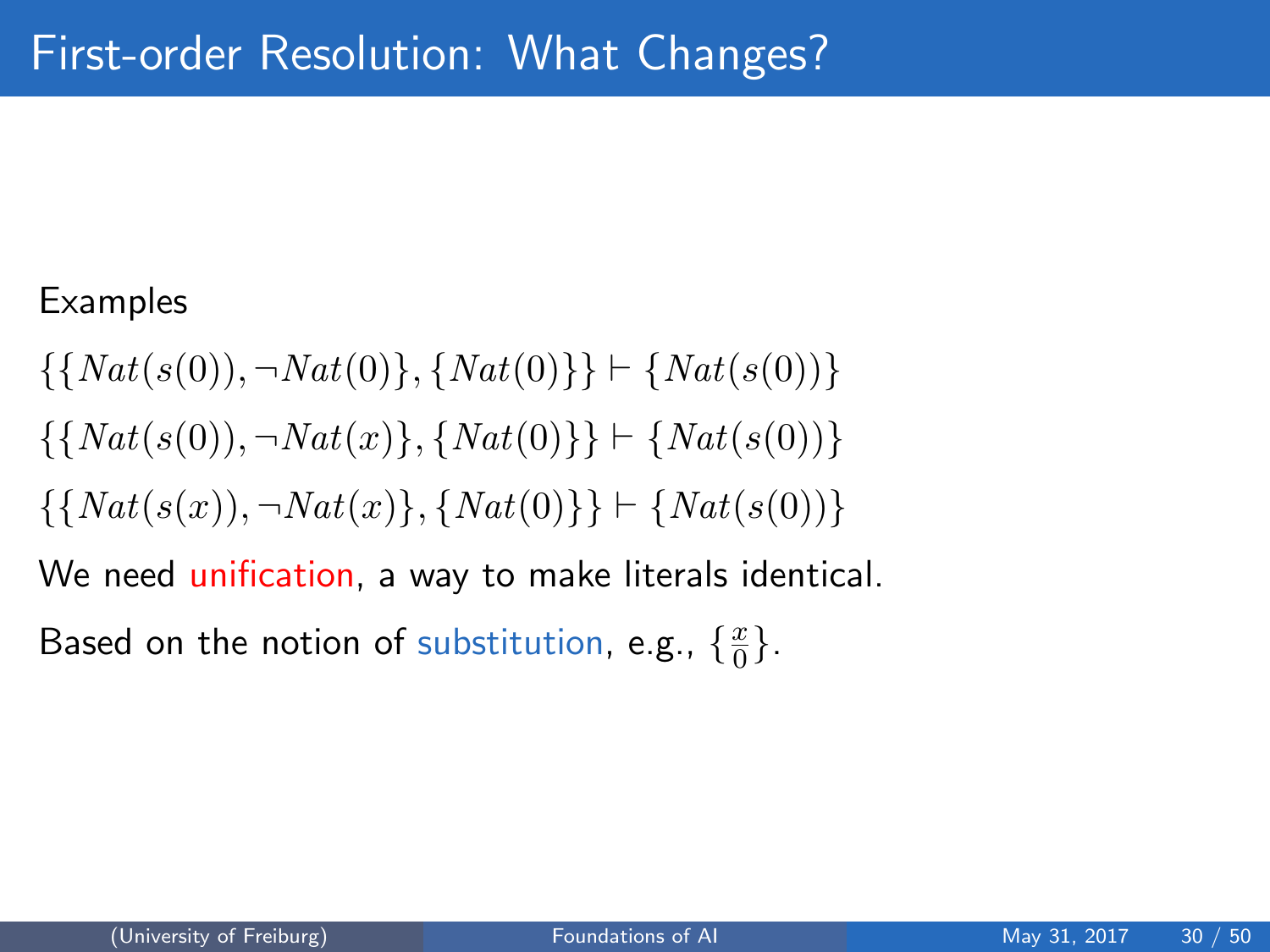A substitution  $s = \{\frac{v_1}{t_1}\}$  $\frac{v_1}{t_1},\ldots,\frac{v_n}{t_n}$  $\left\{\frac{v_n}{t_n}\right\}$  substitutes variables  $v_i$  by terms  $t_i$   $\left(t_i\right)$ must not contain  $v_i$ ).

Applying a substitution s to an expression  $\varphi$  yields the expression  $\varphi s$ which is  $\varphi$  with all occurrences of  $v_i$  replaced by  $t_i$  for all i.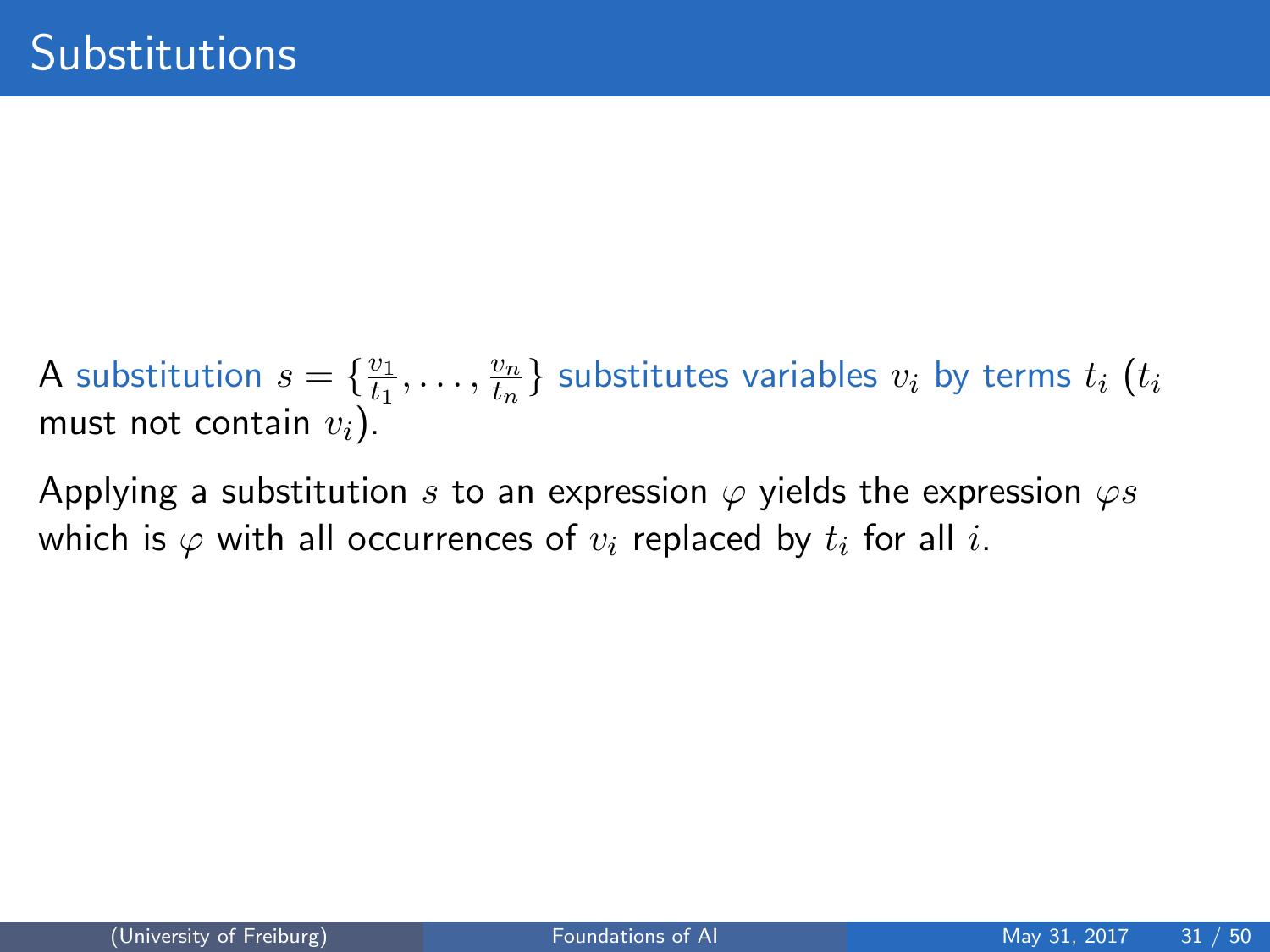$P(x, f(y), b)$ 

$$
P(z, f(w), b) \quad s = \{\frac{x}{z}, \frac{y}{w}\}
$$

$$
P(x, f(a), b) \quad s = \{\frac{y}{a}\}
$$

$$
P(g(z), f(a), b) \quad s = \left\{\frac{x}{g(z)}, \frac{y}{a}\right\}
$$

$$
P(c, f(a), a)
$$

Reminder:  $x, y, z, \ldots$  are variables,  $a, b, c, \ldots$  are constants,  $f, g, \ldots$  are functions.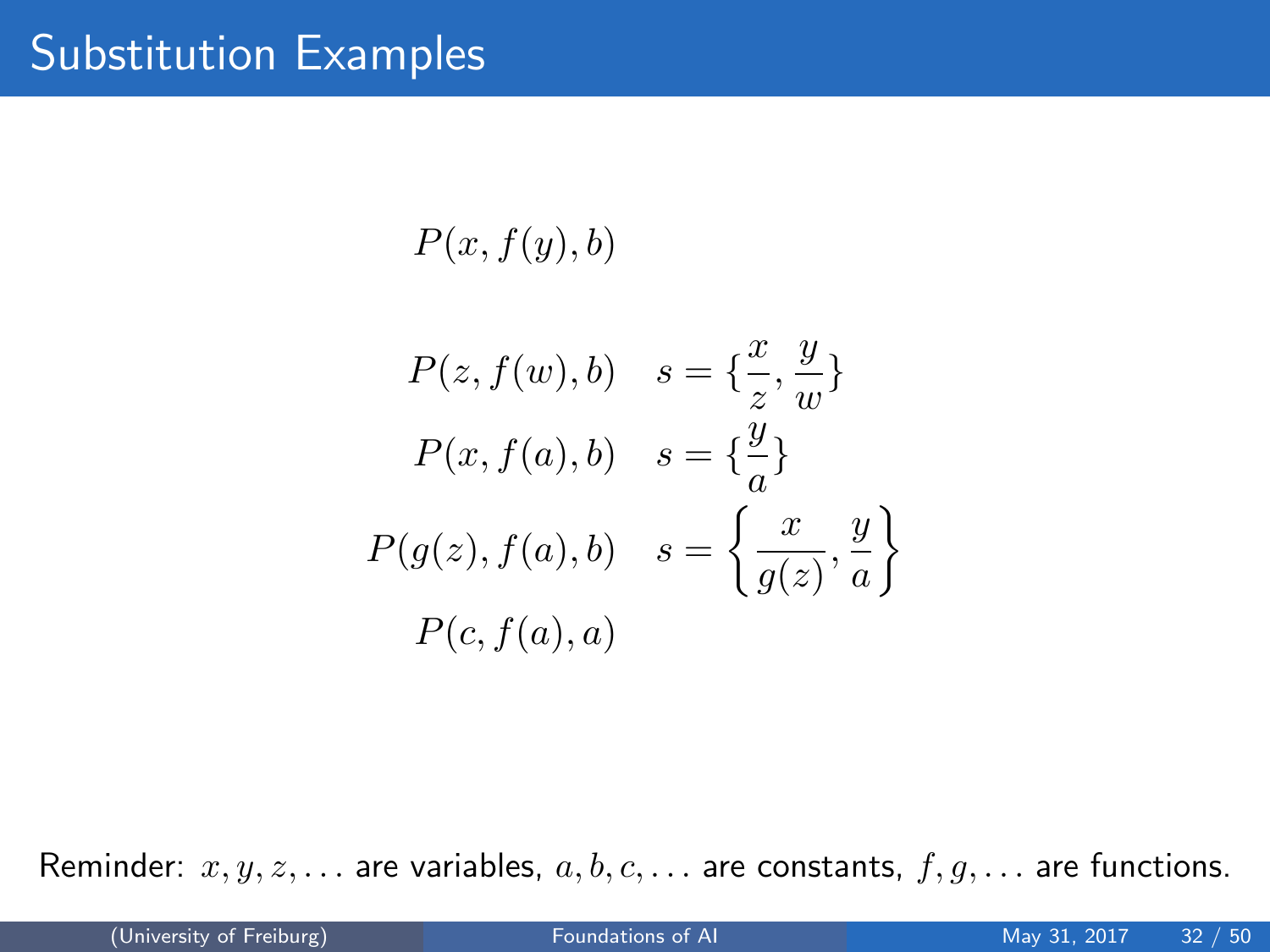Composing substitutions  $s_1$  and  $s_2$  gives  $s_1s_2$  which is that substitution obtained by first applying  $s_2$  to the terms in  $s_1$  and adding remaining term/variable pairs (not occurring in  $s_1$ ) to  $s_1$ .

Example: 
$$
\left\{ \frac{z}{g(x,y)} \right\} \left\{ \frac{x}{a}, \frac{y}{b}, \frac{w}{c}, \frac{z}{d} \right\} = \left\{ \frac{z}{g(a,b)}, \frac{x}{a}, \frac{y}{b}, \frac{w}{c} \right\}
$$
  
Application example:  $P(x, y, z) \rightarrow P(a, b, g(a, b))$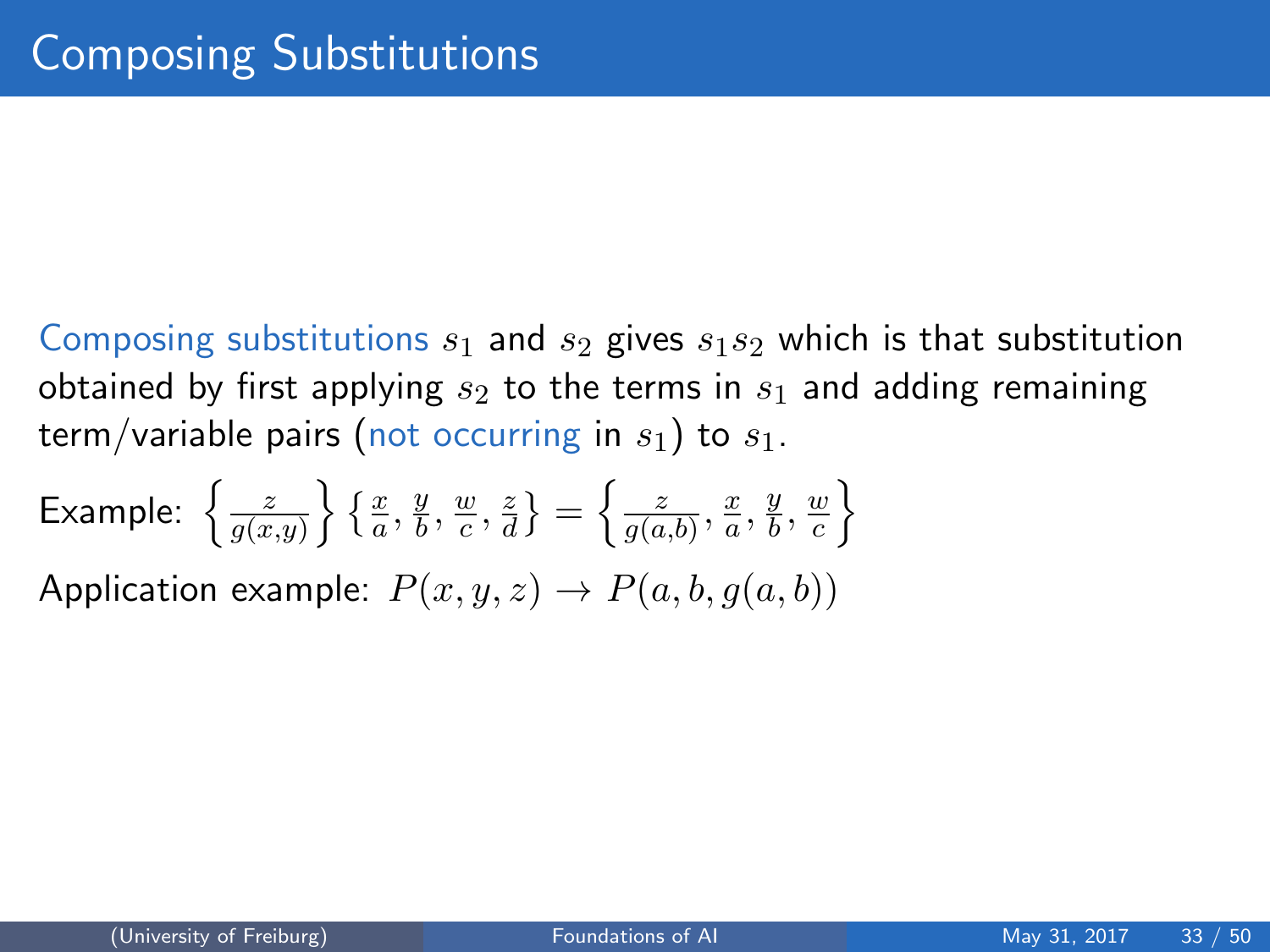For a formula  $\varphi$  and substitutions  $s_1, s_2$ 

$$
(\varphi s_1)s_2 = \varphi(s_1s_2)
$$
  
\n
$$
(s_1s_2)s_3 = s_1(s_2s_3)
$$
  
\n
$$
s_1s_2 \neq s_2s_1
$$

associativity no commutativity!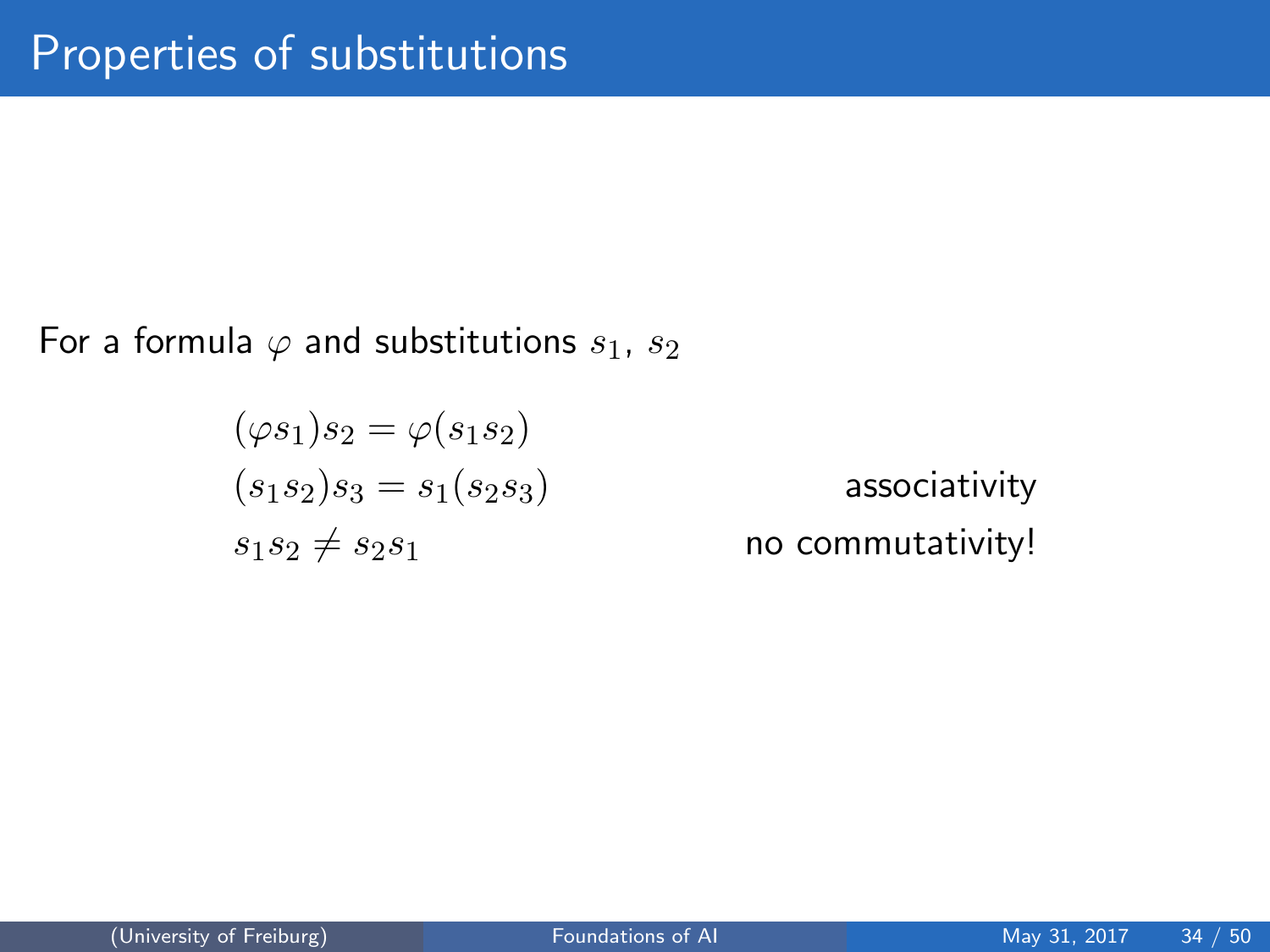Unifying a set of expressions  $\{w_i\}$ 

Find substitution s such that  $w_i s = w_i s$  for all  $i, j$ 

Example  $\{P(x, f(y), b), P(x, f(b), b)\}\$  $s = \left\{\frac{y}{b}\right\}$  $\frac{y}{b}, \frac{z}{a}$  $\left\{\frac{z}{a}\right\}$  not the simplest unifier  $s = \{\frac{y}{b}\}$  $\frac{y}{b}\}$  most general unifier  $(\mathsf{mgu})$ 

The most general unifier, the mgu, g of  $\{w_i\}$  has the property that if s is any unifier of  $\{w_i\}$  then there exists a substitution  $s'$  such that  $\{w_i\} s = \{w_i\} qs'$ 

Property: The common expression produced is unique up to alphabetic variants (variable renaming) for all mgus.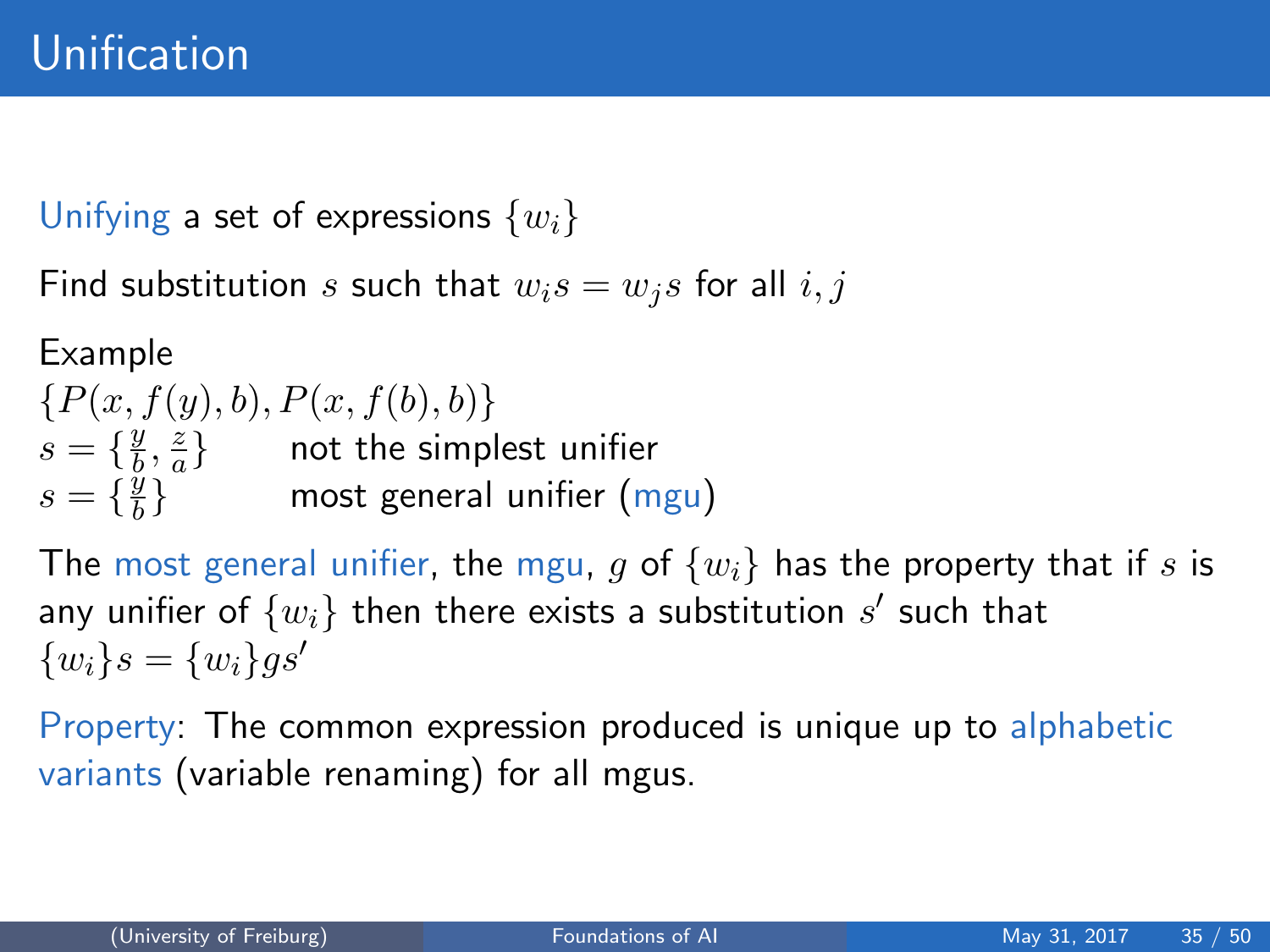The disagreement set of a set of expressions  $\{w_i\}$  is the set of sub-terms  $\{t_i\}$  of  $\{w_i\}$  at the first position in  $\{w_i\}$  for which the  $\{w_i\}$  disagree Examples

 ${P(x, a, f(y)), P(v, b, z)}$  gives  ${x, v}$  ${P(x, a, f(y)), P(x, b, z)}$  gives  ${a, b}$  ${P(x, y, f(y)), P(x, b, z)}$  gives  ${y, b}$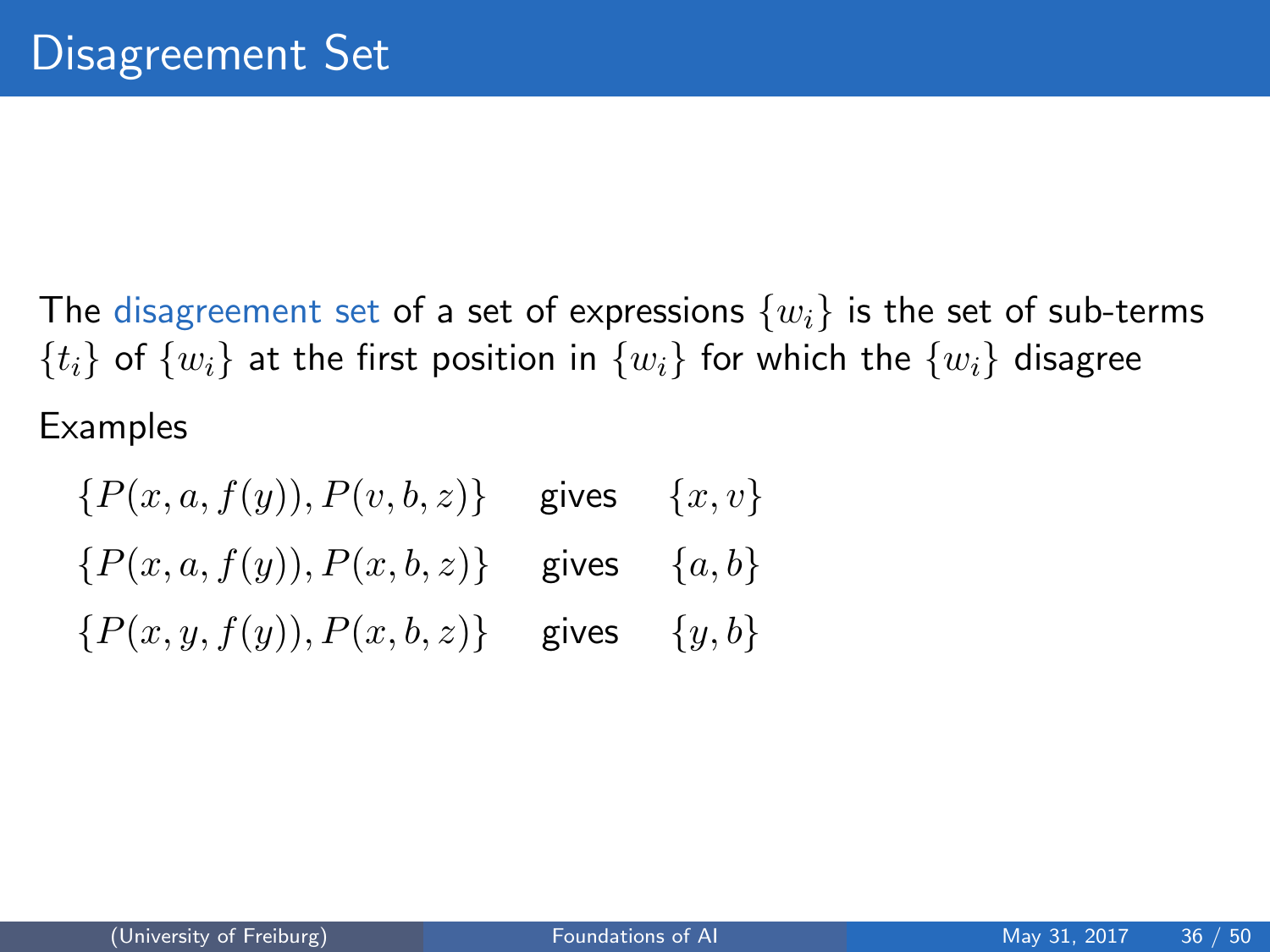$UNIFY(Terms):$ 

- $\bullet \, k \leftarrow 0$
- $2 T_k = Terms$
- 3  $s_k = \emptyset$
- 4 If  $T_k$  is a singleton, then return  $s_k$ .
- **Let**  $D_k$  be the disagreement set of  $T_k$ .
- **•** If there exists a var  $v_k$  and a term  $t_k$  in  $D_k$  such that  $v_k$  does not occur in  $t_k$ , continue. Otherwise, exit with failure.
- 7  $s_{k+1} \leftarrow s_k \left\{ \frac{v_k}{t_k} \right\}$  $\frac{v_k}{t_k}\}$
- 8  $T_{k+1} \leftarrow T_k \{\frac{v_k}{t_k}\}$  $\frac{v_k}{t_k}\}$
- $\bullet \ k \leftarrow k + 1$
- **10** Continue with step 4.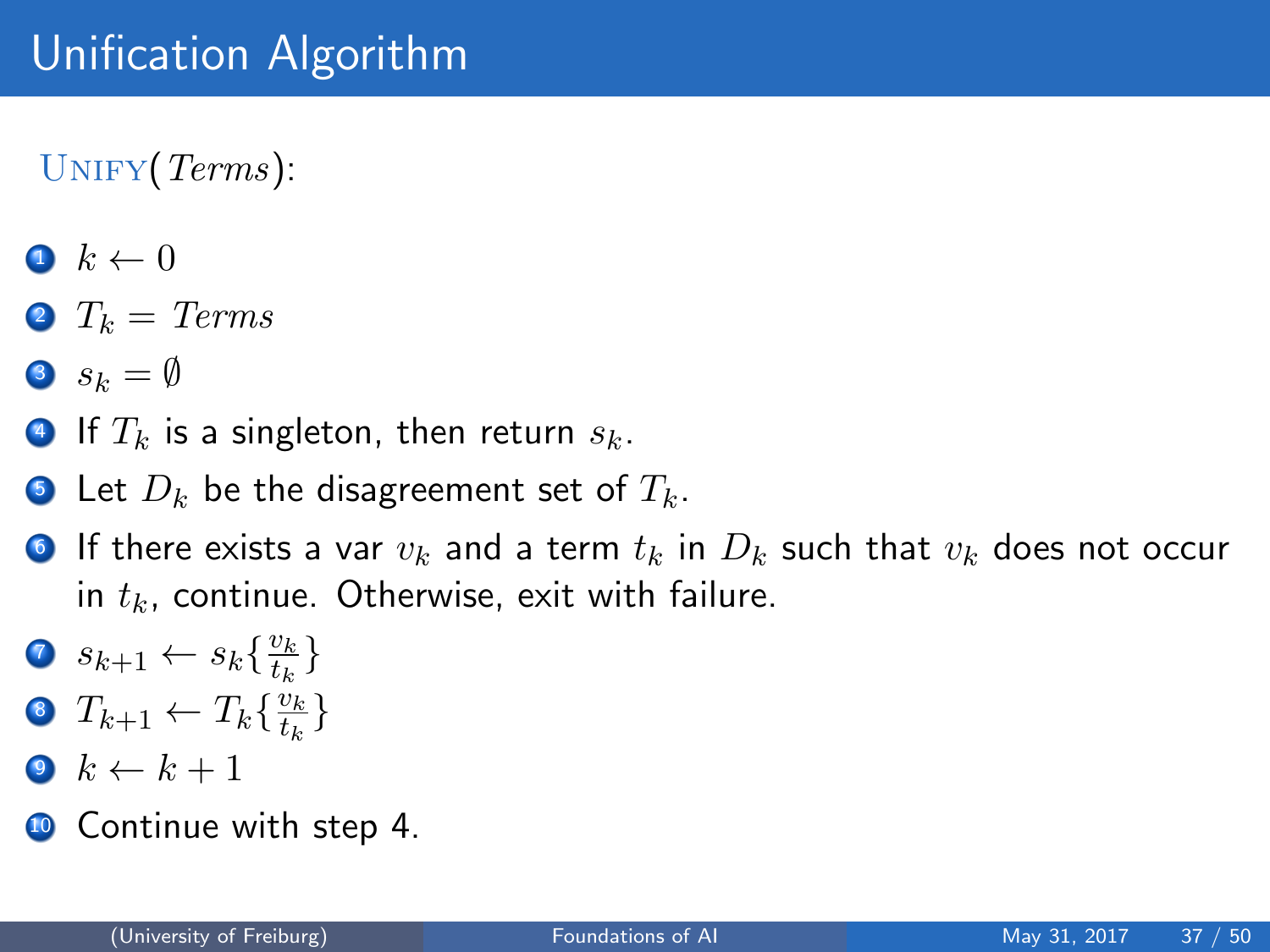## Example

## ${P(x, f(y), y), P(z, f(b), b)}$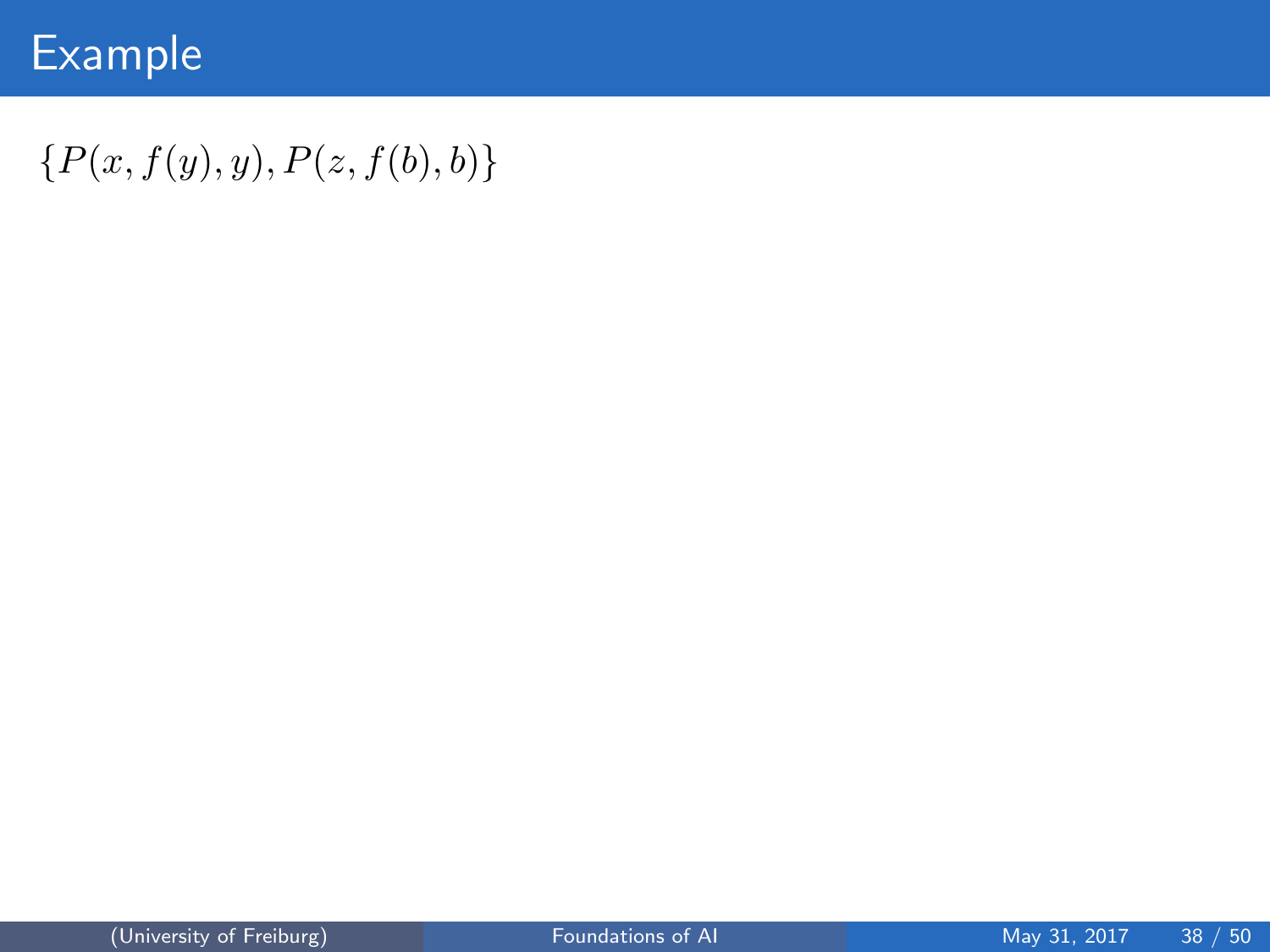$$
\frac{C_1\dot{\cup}{l_1}, C_2\dot{\cup}\{\overline{l_2}\}}{[C_1\cup C_2]s}
$$

where  $s = mgu(l_1, l_2)$ , the most general unifier  $[C_1 \cup C_2]$ s is the resolvent of the parent clauses  $C_1 \dot{\cup} \{l_1\}$  and  $C_2 \dot{\cup} \{\overline{l_2}\}\$ .

 $C_1 \cup \{l_1\}$  and  $C_2 \cup \{\overline{l_2}\}\$  do not share variables  $l_1$  and  $l_2$  are the resolution literals.

Examples: 
$$
\{\{Nat(s(0)), \neg Nat(0)\}, \{Nat(0)\}\} \vdash \{Nat(s(0))\}
$$

$$
\{\{Nat(s(0)), \neg Nat(x)\}, \{Nat(0)\}\} \vdash \{Nat(s(0))\}
$$

$$
\{\{Nat(s(x)), \neg Nat(x)\}, \{Nat(0)\}\} \vdash \{Nat(s(0))\}
$$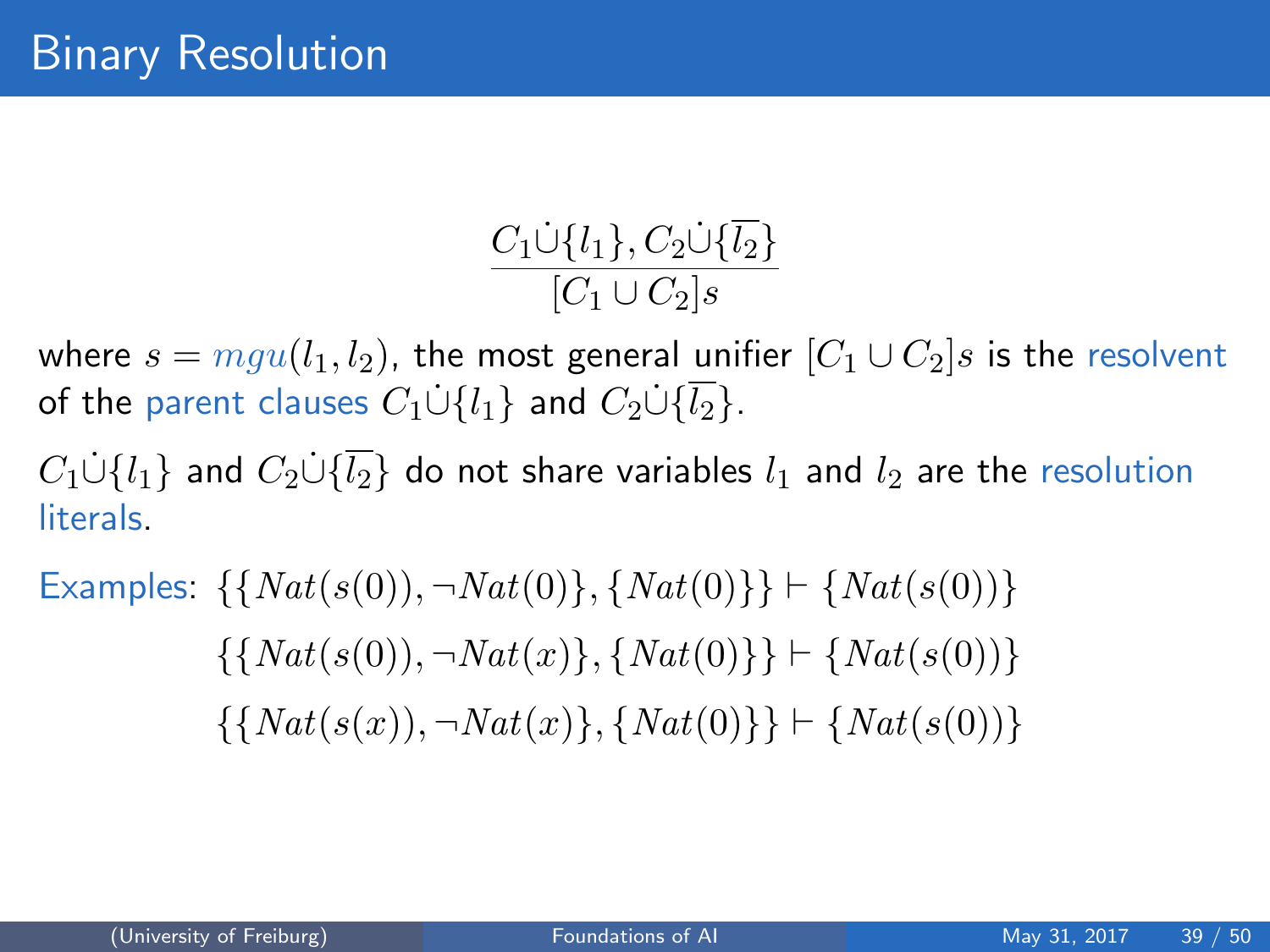Resolve  $\{P(x), Q(f(x))\}$  and  $\{R(q(x)), \neg Q(f(a))\}$ 

Standardizing the variables apart gives  $\{P(x), Q(f(x))\}$  and  ${R(q(y), \neg Q(f(a))}$ 

Substitution  $s = \{\frac{x}{a}\}$ a Resolvent  ${P(a), R(q(y))}$ 

Resolve  $\{P(x), Q(x, y)\}\$  and  $\{\neg P(a), \neg R(b, z)\}\$ 

Standardizing the variables apart

Substitution  $s = \{\frac{x}{a}\}$  $\frac{x}{a} \}$  and Resolvent  $\{Q(a,y), \neg R(b,z)\}$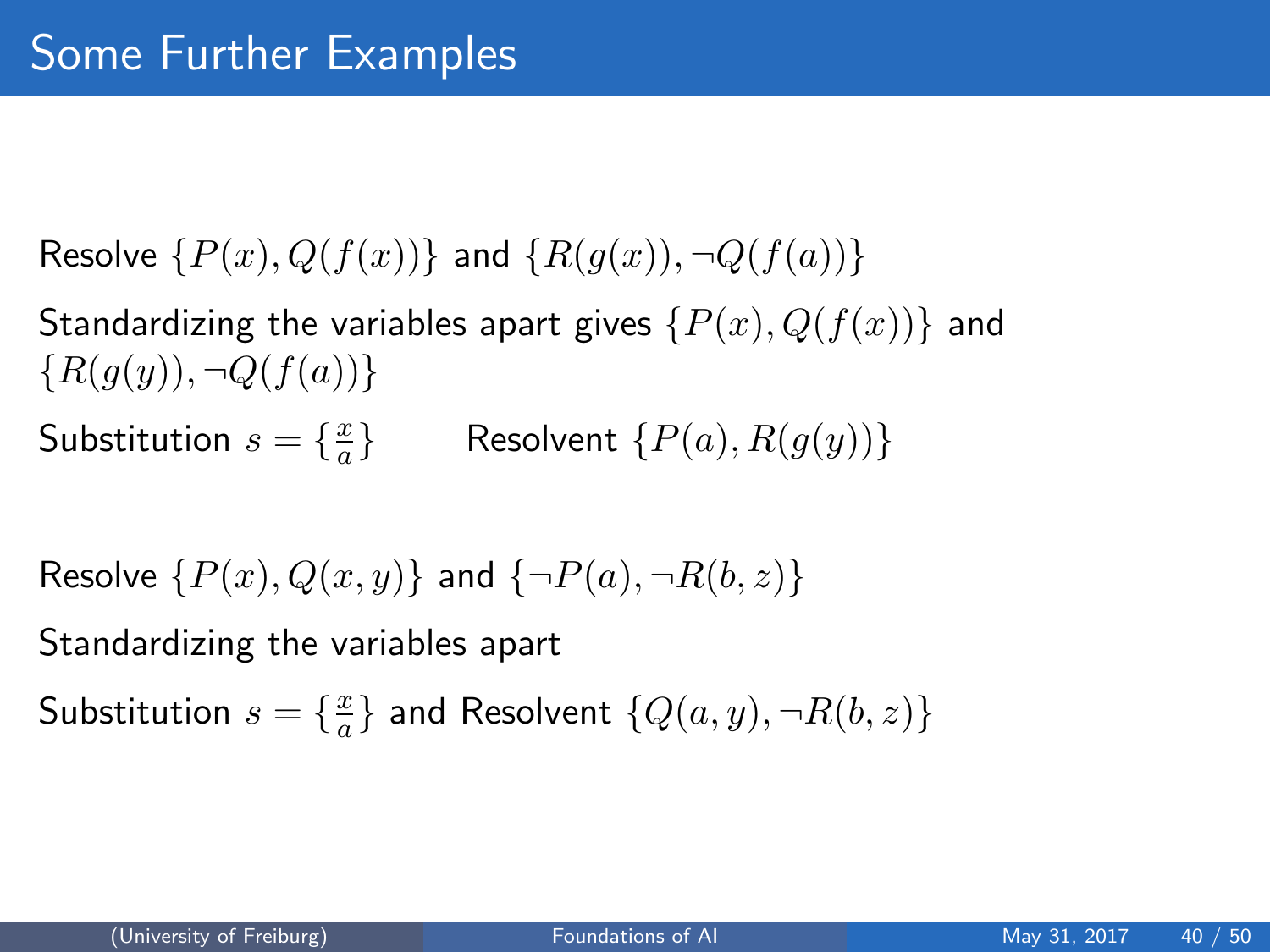$$
\frac{C_1 \dot{\cup} \{l_1\} \dot{\cup} \{l_2\}}{[C_1 \cup \{l_1\}]s}
$$

where  $s = mgu(l_1, l_2)$  is the most general unifier.

Needed because:

$$
\{\{P(u),P(v)\},\{\neg P(x),\neg P(y)\}\}\models\Box
$$

but  $\Box$  cannot be derived by binary resolution

#### Factoring yields:

 ${P(u)}$  and  ${\neg P(x)}$  whose resolvent is  $\square$ .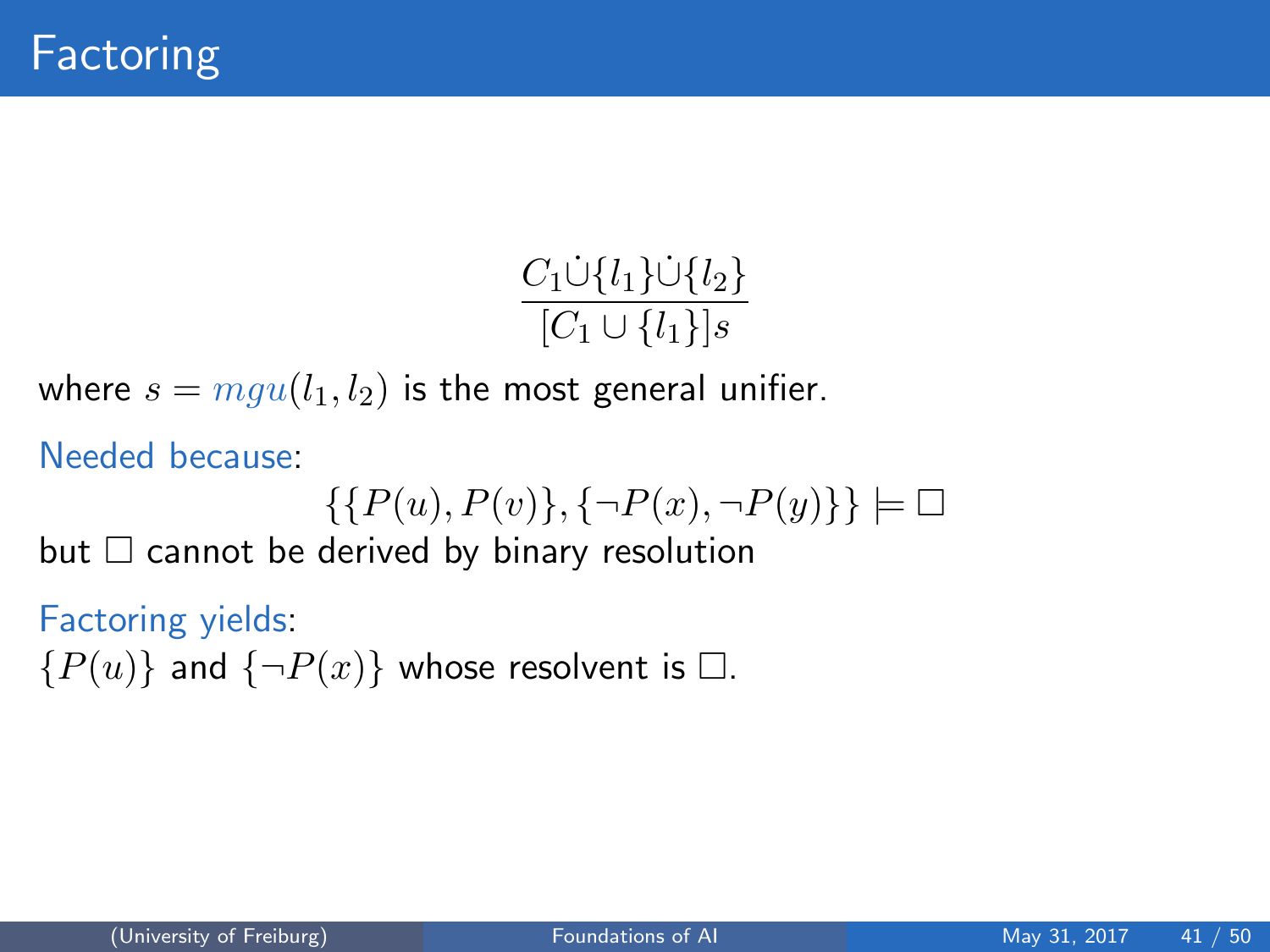Notation:  $R(\Delta) = \Delta \cup \{C \mid C$  is a resolvent or a factor of two clauses from  $\Delta$ }

We say D can be derived from  $\Delta$ , i.e.,

 $\Delta \vdash D$ ,

if there exist  $C_1, C_2, C_3, \ldots, C_n = D$  such that  $C_i \in R(\Delta \cup \{C_1, \ldots, C_{i-1}\})$  for  $1 \leq i \leq n$ .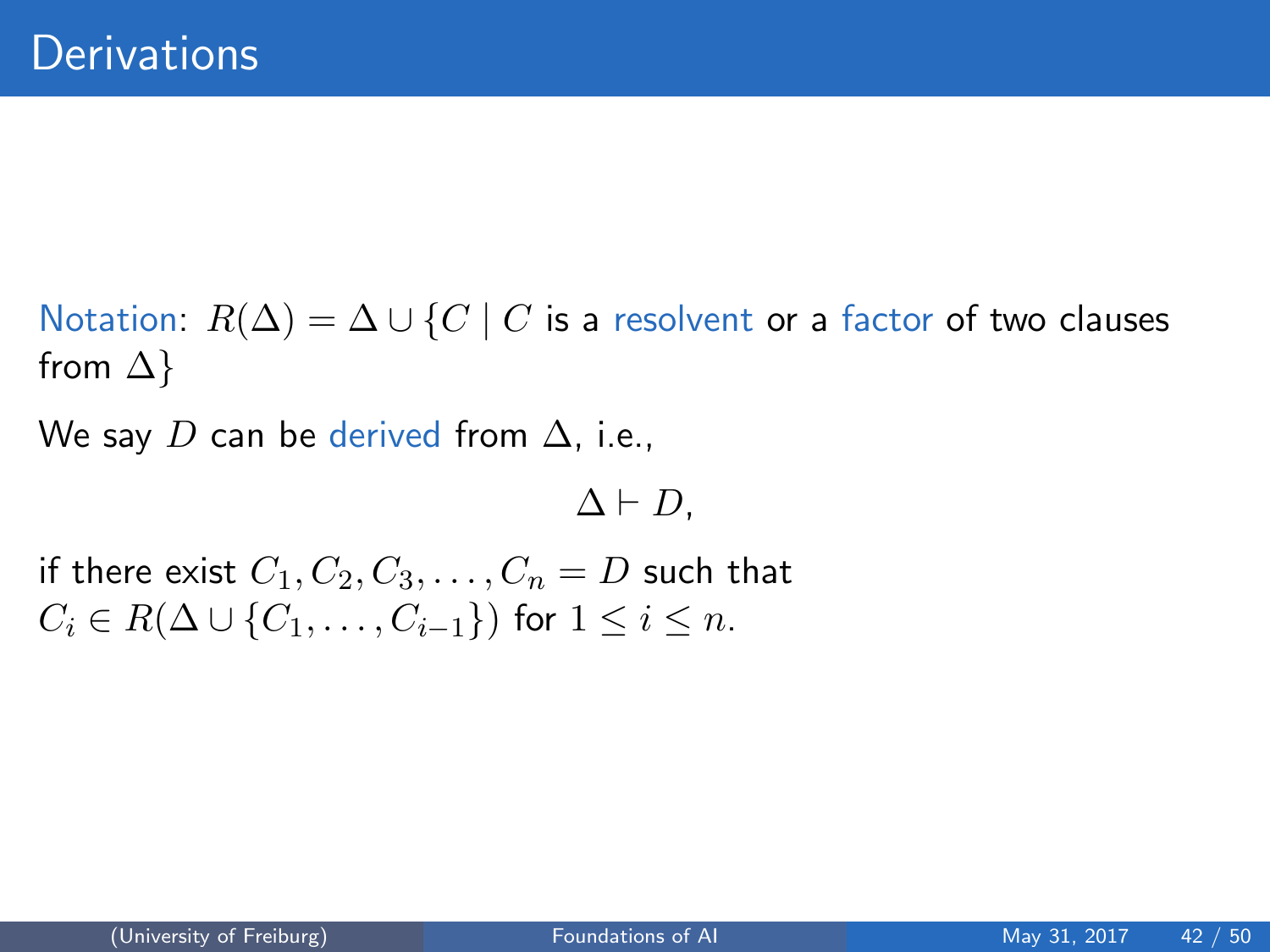- **Lemma:** (soundness) If  $\Delta \vdash D$ , then  $\Delta \models D$ .
- Lemma: resolution is refutation-complete:
- $\Delta$  is unsatisfiable implies  $\Delta \vdash \Box$ .
- **Theorem:**  $\Delta$  is unsatisfiable iff  $\Delta \vdash \Box$ .
- **Technique:** to prove that  $\Delta \models C$  negate C and prove that  $\Delta \cup \{\neg C\} \vdash \Box.$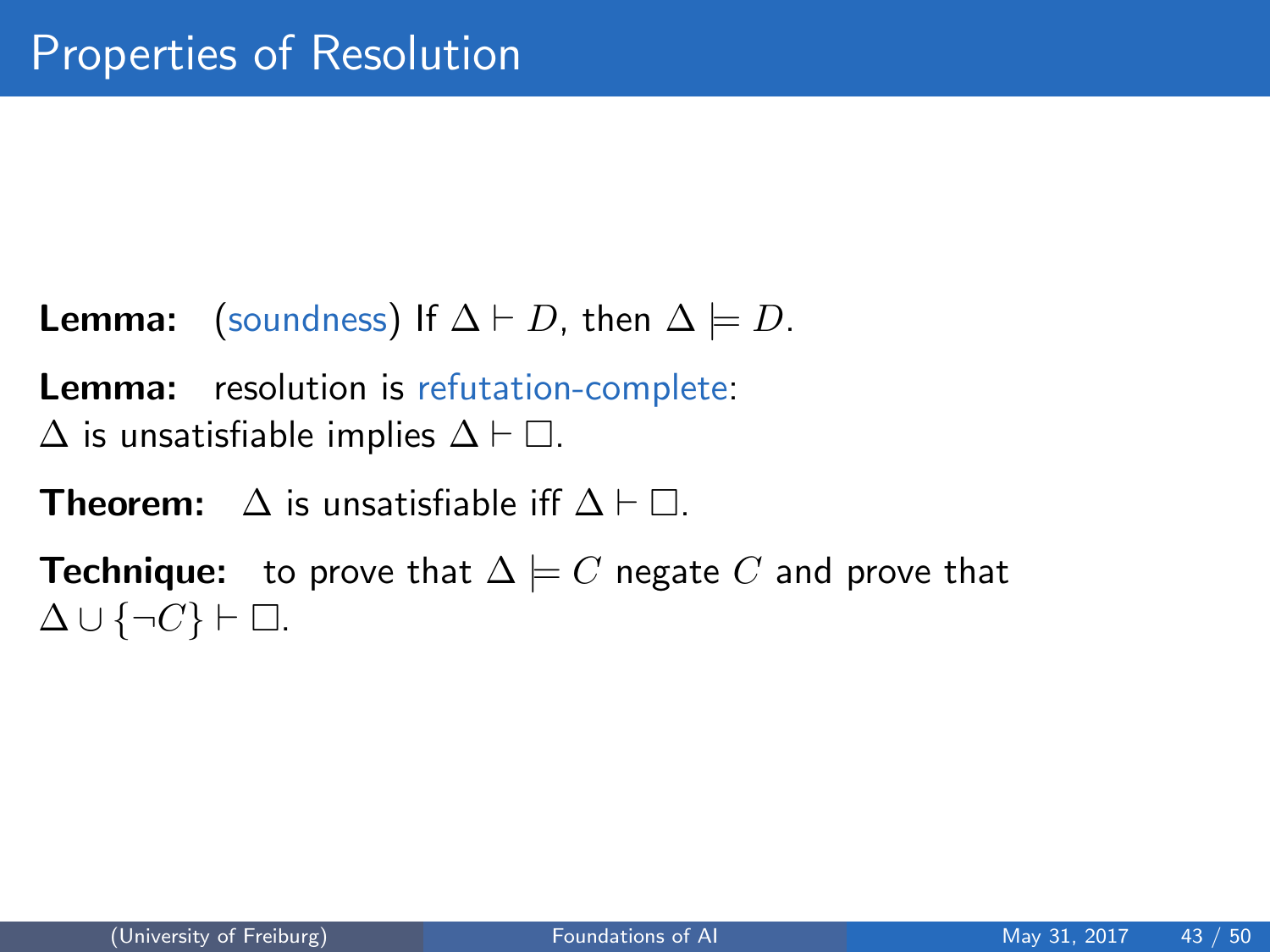## Recursive Enumeration and Decidability

Based on the result, we can construct a semi-decision procedure for validity, i.e., we can give a (rather inefficient) algorithm that enumerates all valid formulae step by step.

Theorem: The set of valid (and unsatisfiable) formulae in PL1 is recursively enumerable.

What about *satisfiable* formulae?

Theorem (undecidability of PL1): It is undecidable, whether a formula of PL1 is valid.

(Proof by reduction from PCP)

Corollary: The set of satisfiable formulae in PL1 is not recursively enumerable.

In other words: If a formula is valid (or follows logically from a set of formulae), we can effectively confirm this. Otherwise, we can end up in an infinite loop (producing resolvents without end).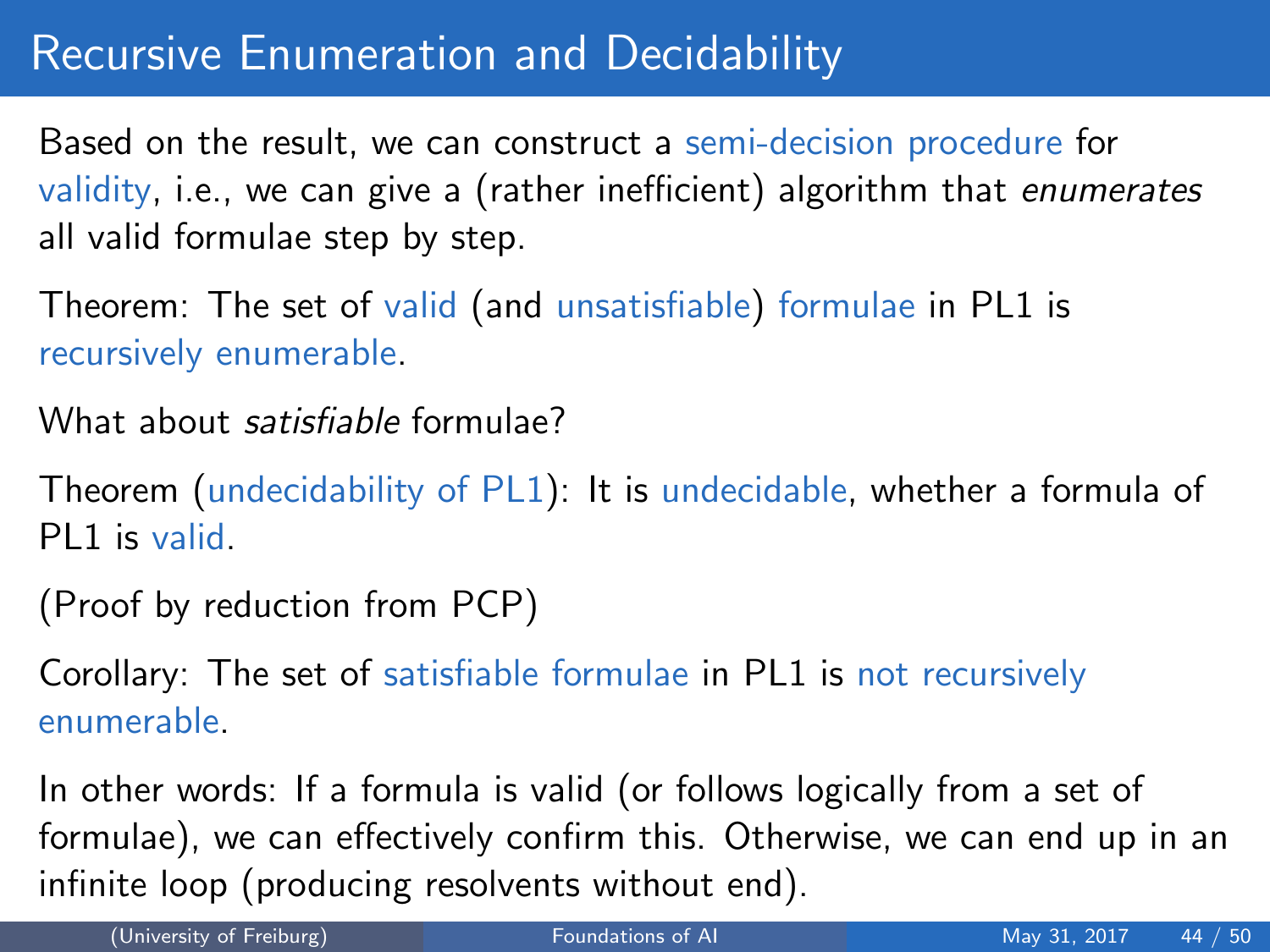From Russell and Norvig:

The law says it is a crime for an American to sell weapons to hostile nations. The country Nono, an enemy of America, has some missiles, and all of its missiles were sold to it by Colonel West, who is American.

Prove that Col. West is a criminal.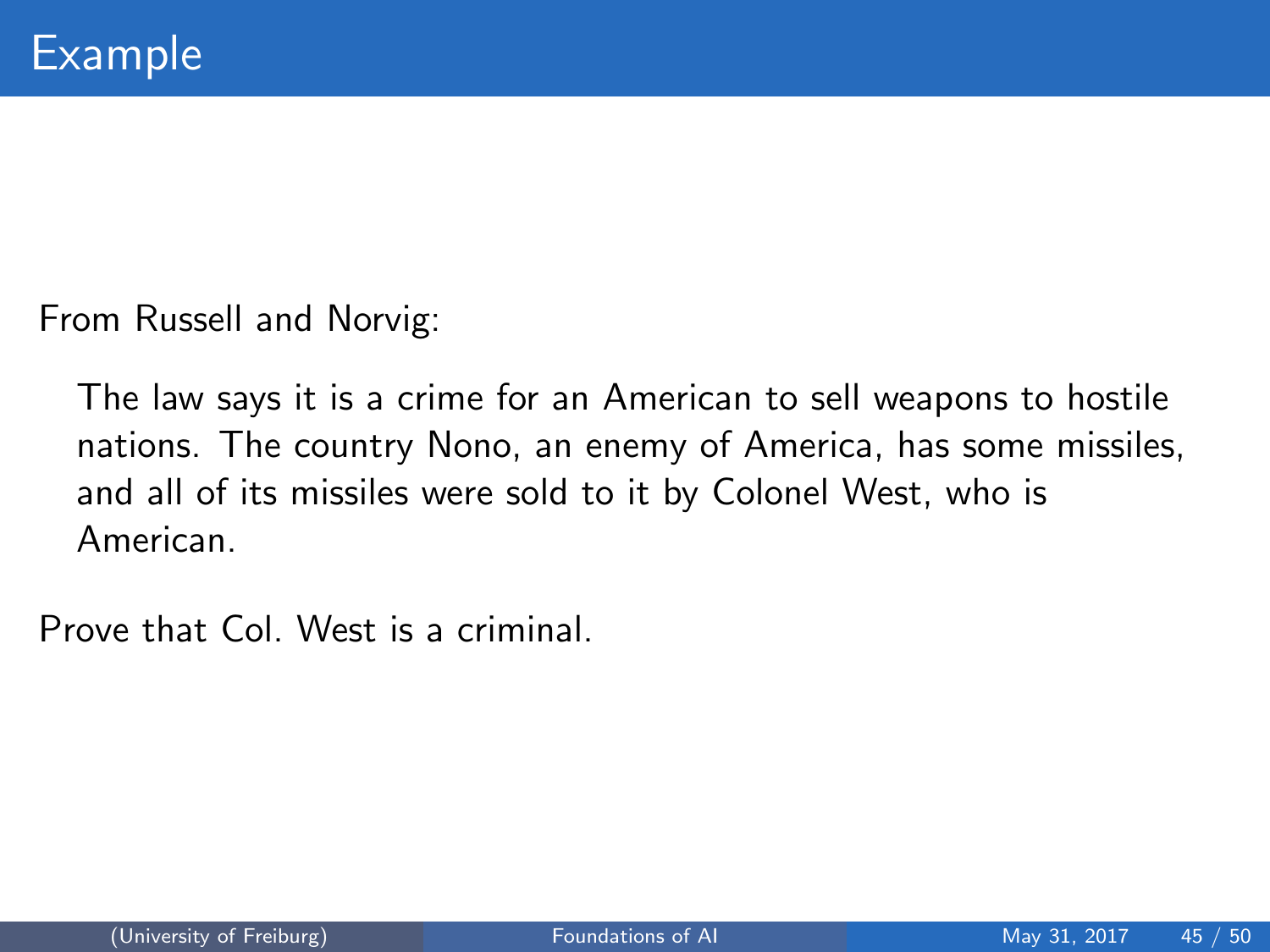## Example

. . . it is a crime for an American to sell weapons to hostile nations:  $American(x) \wedge weapon(y) \wedge Sells(x, y, z) \wedge Hostile(z) \Rightarrow Criminal(x)$ 

```
Nono ... has some missiles, i.e., \exists x \, Owns(Nono, x) \land \textit{Missile}(x):
Owns(Nono, M_1) and Missile(M_1)
```
. . . all of its missiles were sold to it by Colonel West.  $\forall x \textit{Missiles}(x) \land \textit{Owns}(Nono, x) \Rightarrow \textit{Sells}(West, x, Nono)$ 

```
Missiles are weapons:
Missile(x) \Rightarrow Weapon(x)
```
An enemy of America counts as "hostile":  $Enemy(x, America) \Rightarrow Hostile(x)$ 

```
West, who is American ...
American(West)
```
The country Nono, an enemy of America Enemy(Nono, America)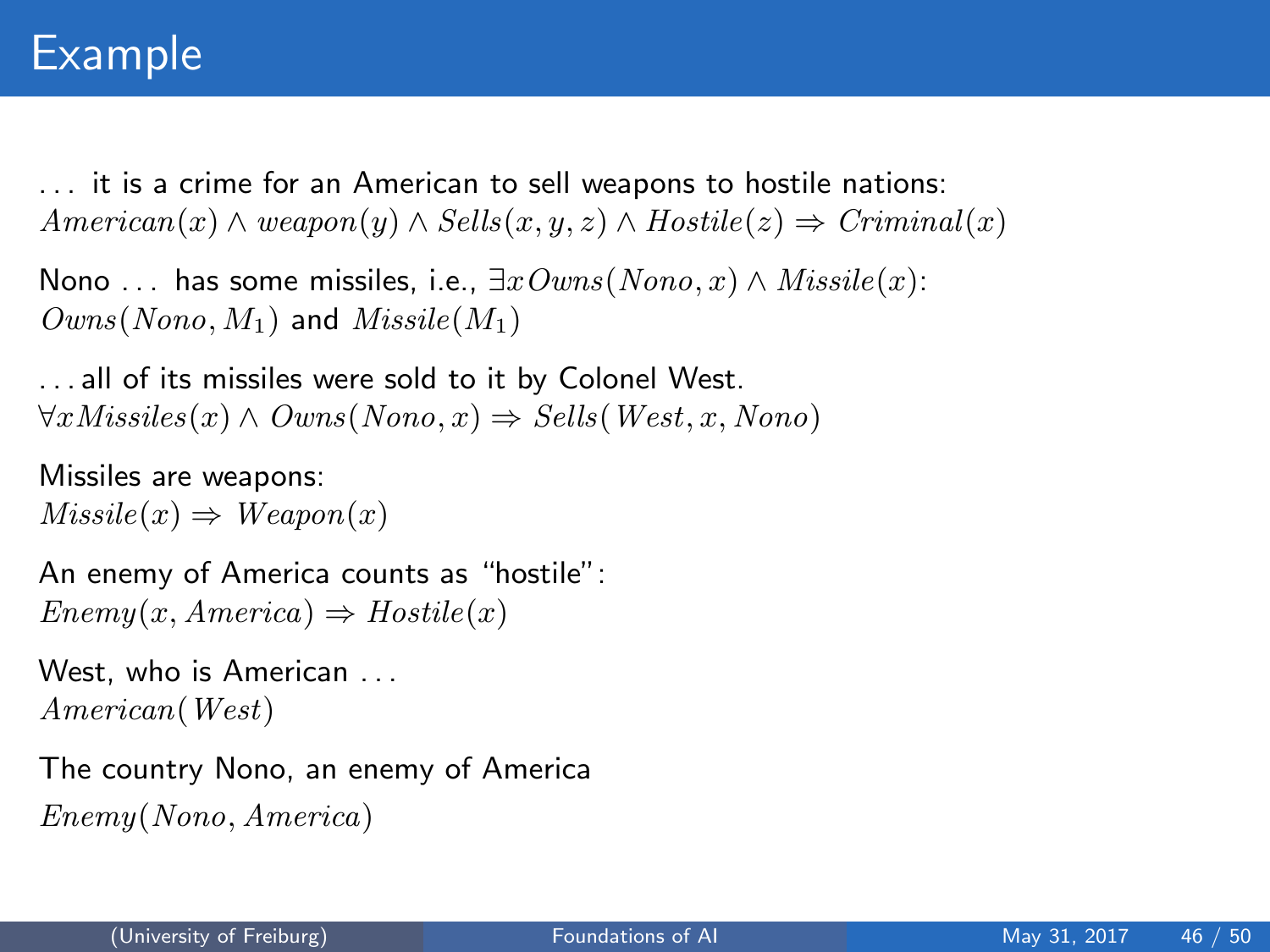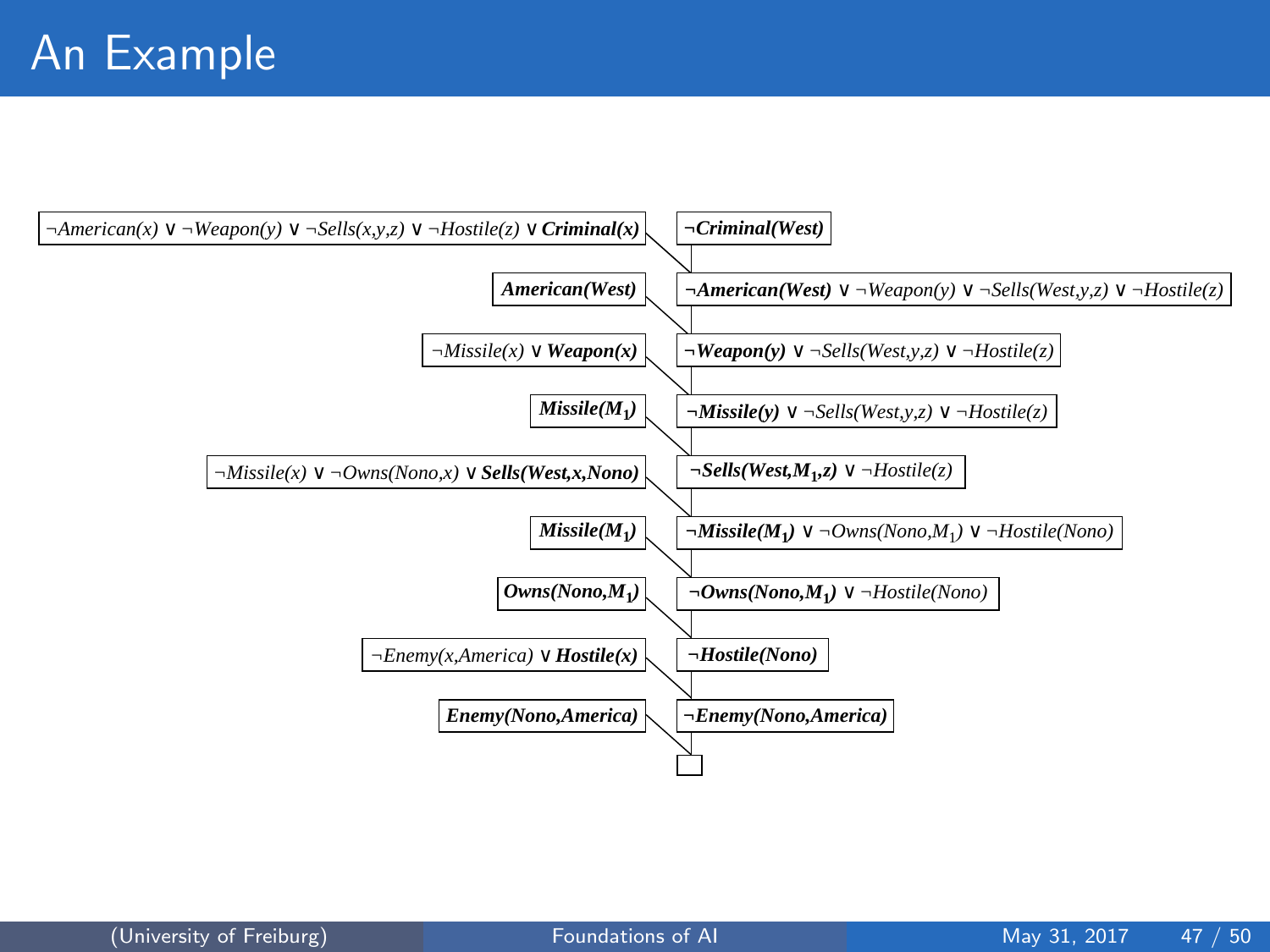### <span id="page-47-0"></span>• PL1-Resolution: forms the basis of

- most state of the art theorem provers for PL1
- the programming language Prolog
	- only Horn clauses
	- considerably more efficient methods.
- not dealt with : search/resolution strategies
- Finite theories: In applications, we often have to deal with a fixed set of objects. Domain closure axiom:

$$
\forall x[x = c_1 \lor x = c_2 \lor \dots \lor x = c_n]
$$

• Translation into finite propositional theory is possible.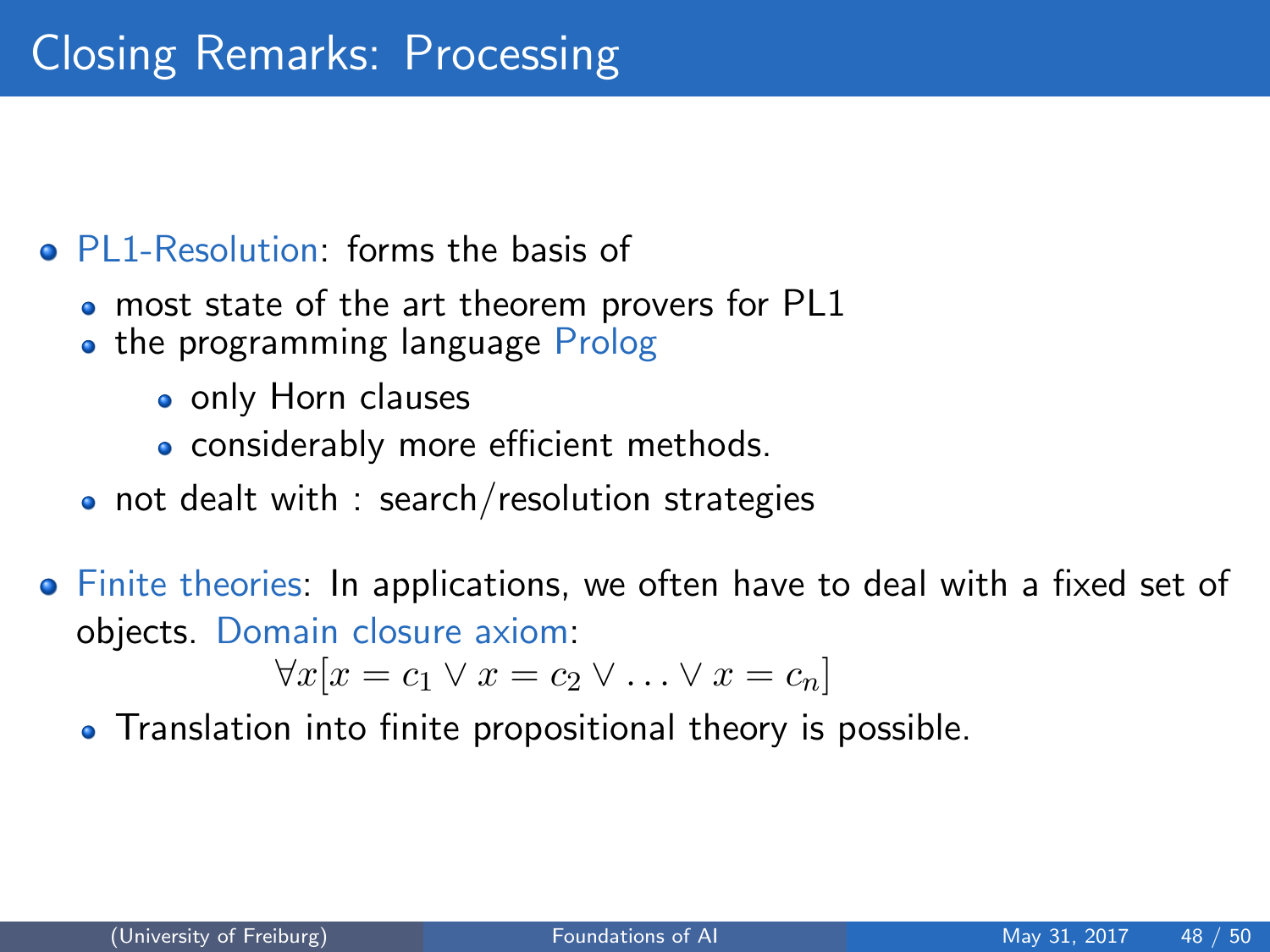## Closing Remarks: Possible Extensions

- PL1 is definitely very expressive, but in some circumstances we would like more ...
- Second-Order Logic: Also over predicate quantifiers  $\forall x, y[(x = y) \Leftrightarrow {\forall p[p(x) \Leftrightarrow p(y)]}]$
- Validity is no longer semi-decidable
- Lambda Calculus: Definition of predicates, e.g.,  $\lambda x. y \exists z P(x, z) \wedge Q(z, y)$  defines a new predicate of arity 2
- Reducible to PL1 through Lambda-Reduction
- $\bullet$  Uniqueness quantifier:  $\exists !x\varphi(x)$  there is exactly one  $x \dots$
- Reduction to PL1:

$$
\exists x[\varphi(x) \land \forall y(\varphi(y) \Rightarrow x = y)]
$$